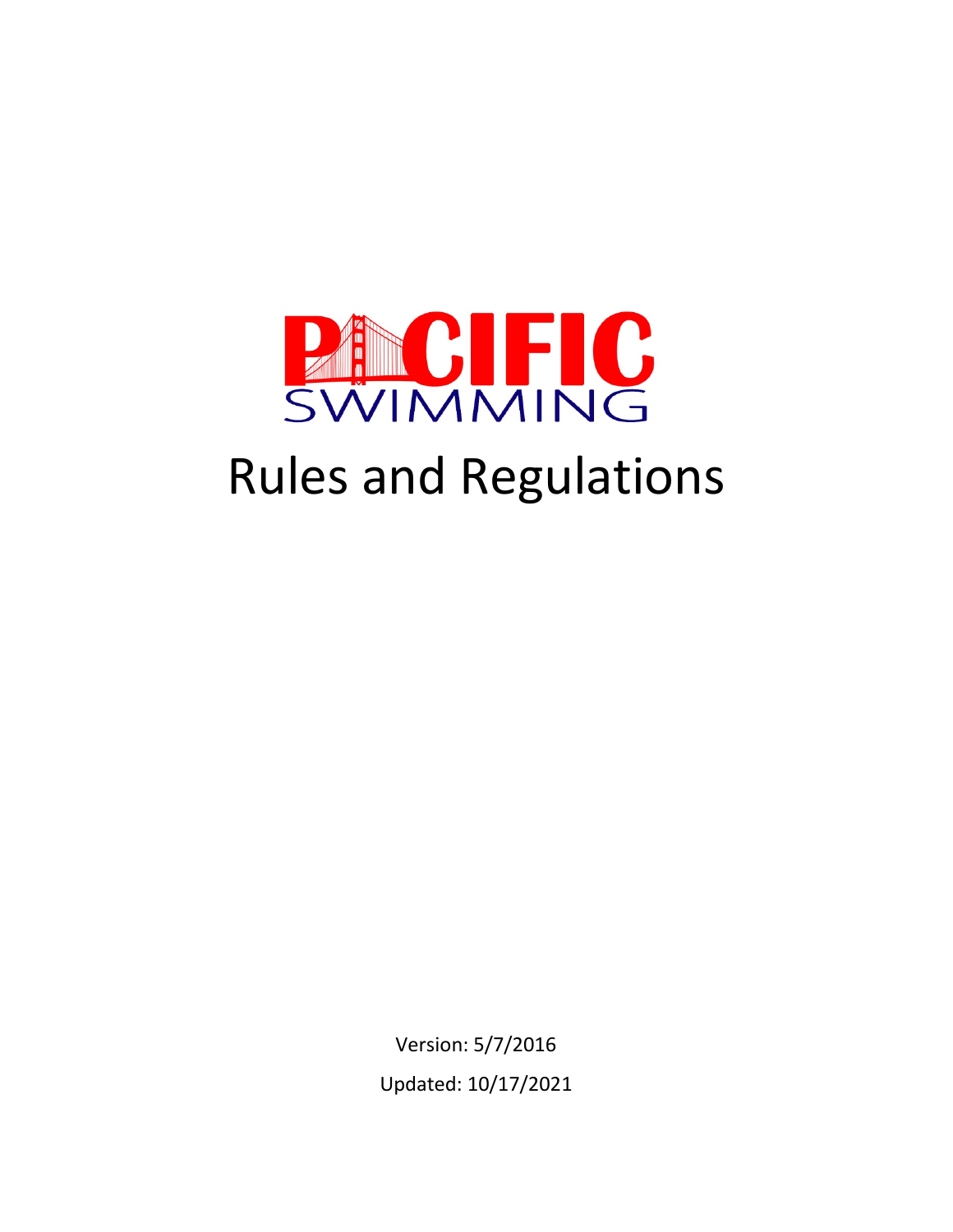# **TABLE OF CONTENTS**

| <b>APPENDIX B</b> - Pacific Swimming Coach/Manager Code of Conduct 29 |  |
|-----------------------------------------------------------------------|--|
|                                                                       |  |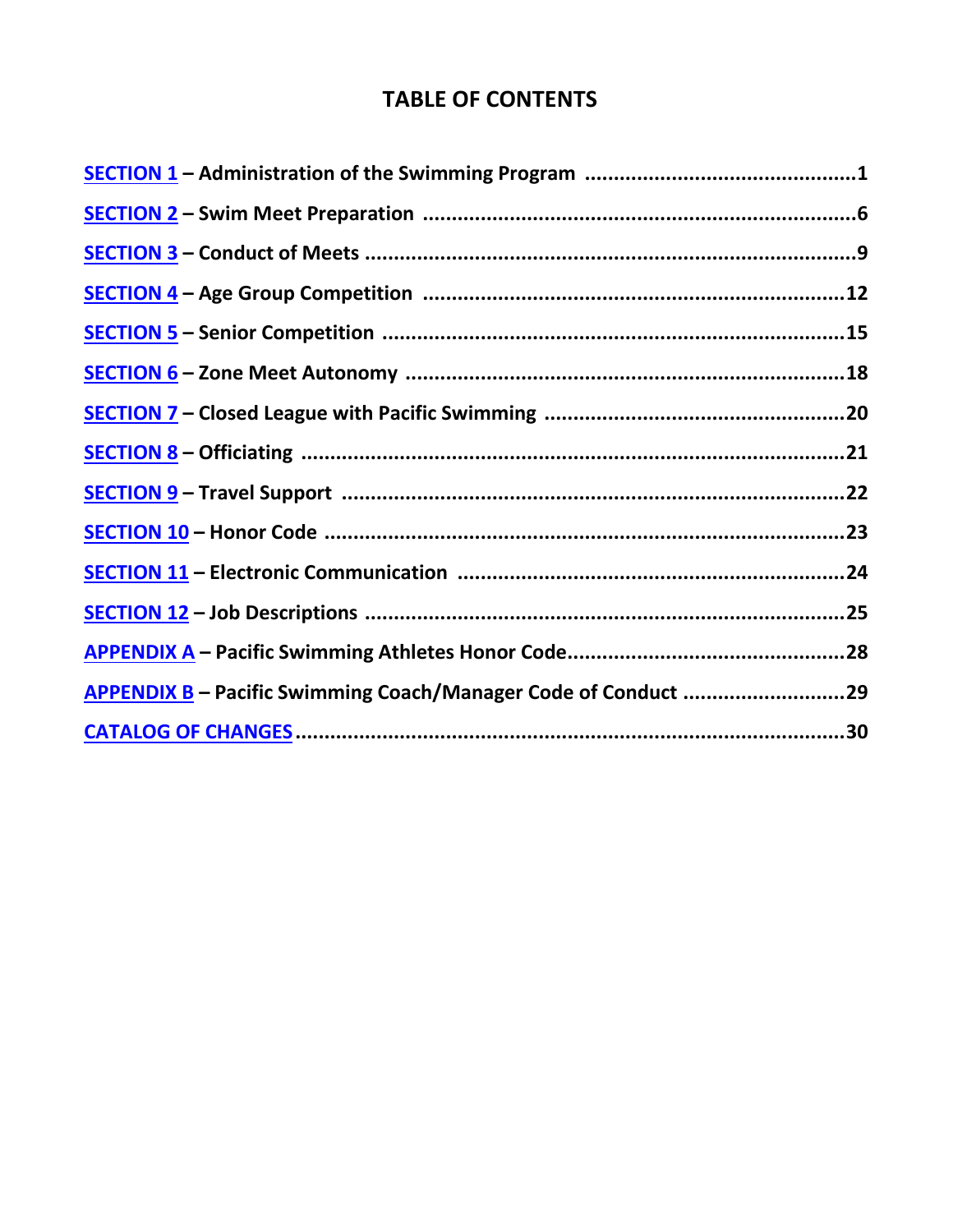# **ADMINISTRATION OF THE SWIMMING PROGRAM**

#### <span id="page-2-0"></span>**A. Registration and Membership**

1. Categories

All athletes who participate in practices with member clubs or meets sanctioned by Pacific Swimming shall be registered with USA Swimming as athlete members. All coaches who are on deck at practices and/or meets shall meet special training requirements to qualify for coach membership as required by USA Swimming. All officials and other non-athlete members shall complete criminal background checks and athlete protection education as required by USA Swimming. In order to meet the requirements for club membership, the club shall have at least one coach member and one athlete member. All meet directors and deck officials shall be non-athlete members.

2. Registration Periods

Athletes may register for a full year, a summer season and/or a fall season. They are offered a single continuous 30-day try out period when first joining USA Swimming, during which time registration is not required. The period ends after 30 days or upon submitting an entry for a meet, whichever is earlier.

3. Applications

The Registration and Membership Chairs handle athlete registration, non-athlete membership and club membership. Club names and abbreviations shall be approved per Pacific Swimming's Policies and Procedures. The current official form(s) may be obtained from the Chair. Refunds of duplicate registrations/memberships will be made upon approval of the Chair.

- 4. Registration and Membership Fees
	- a. The Registration fee for a Premium Athlete shall be the USA Swimming Premium Athlete registration fee plus \$18.00.
	- b. The Registration fee for a Seasonal Athlete shall be the USA Swimming Seasonal Athlete registration fee plus \$15.00.
	- c. The Registration fee for an Outreach Athlete shall be the USA Swimming Outreach Athlete registration fee.
	- d. The Registration fee for a Coach Non Athlete shall be the USA Swimming Non-Athlete registration fee plus \$18.00.
	- e. The Registration fee for an Official and Other Non-Coach Non-Athlete shall be the USA Swimming Non Athlete registration fee plus \$8.
	- f. The Registration fee for an Outreach Non-Coach Non-Athlete shall be \$5.00.
	- g. The membership fee for an Annual Club shall be the USA Swimming Annual Club membership fee plus \$155.00.
	- h. The membership fee for a Seasonal Club shall be the USA Swimming Seasonal Club membership fee plus \$100.00.
	- i. The membership fee for an Outreach Club shall be the USA Swimming Annual Club membership fee.

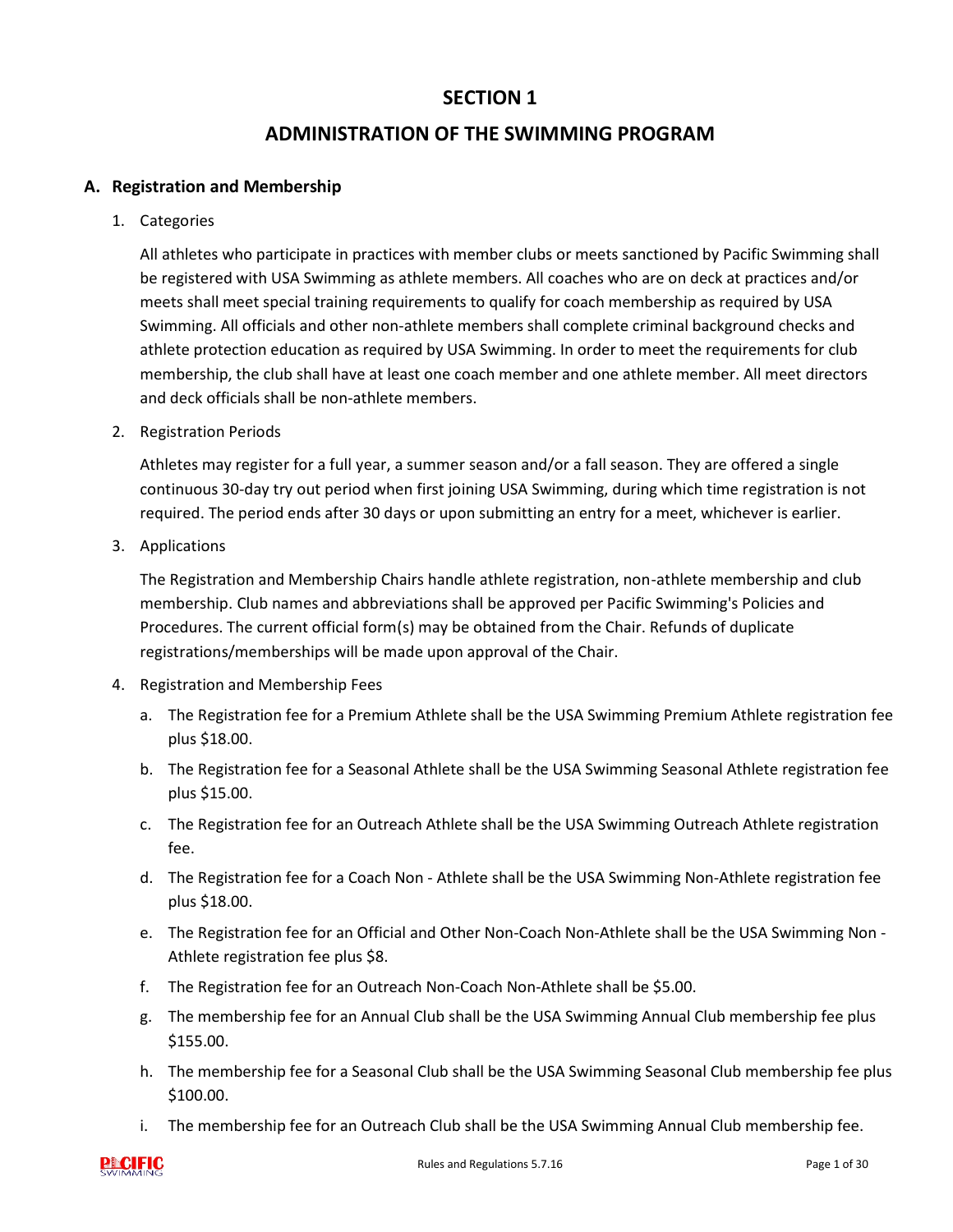- (1) An Outreach Club shall be designated annually if the Outreach membership is twenty percent (20%) of the total athlete membership during the previous or prior swim year.
- 5. Transfers and Changes

An athlete who changes clubs, intra-LSC or inter-LSC, shall wait for 120 days after his/her last competition representing the old club before representing the new club in competition. The athlete shall compete as an unattached athlete during the 120-day period. The athlete shall notify the Registration Chair of the date of last competition with the old club by completing a transfer form.

- a. Pacific Swimming shall charge a \$15 fee for all athlete transfers between two clubs within Pacific Swimming. Outreach athletes are exempt from this fee.
- 6. High School/College Competition

California Interscholastic Federation (CIF) does not penalize USA Swimming members for swimming attached to their local swim clubs during high school season for the Sectionals and National Championship meets. However, the CIF does require that in any other USA Swimming or Pacific Swimming meet held during the high school club season, athletes shall compete unattached. It is the CIF athlete's responsibility to be unattached for these meets.

7. Responsibility

The club shall ensure that all of its athletes, coaches, officials, board members, and meet directors, are members of USA Swimming. The meet director shall ensure that all athletes, coaches and officials participating in a meet are members of USA Swimming.

#### **B. Classes and Time Standards**

- 1. Classes of Swimming Competition
	- a. Swimming competition shall be conducted by various classes of swim meets:
		- (1) Senior
		- (2) Age-Group 18 years of age and younger, grouped by ages
			- i. Age-group meets, with time standards, may offer events grouped by ages or by any combination of ages. Athletes shall qualify at the time standards for their own age group, or if no standards exist for their age group, at the standard for the next oldest age group for their gender where the event is included. Athletes 19 and over shall qualify at 17-18 age-group time standards.
			- ii. Age group meets, without time standards, may offer events grouped by age or by any combination of ages.
		- (3) Open Water
- 2. Time Standards
	- a. Time standards are used to regulate the qualifying of athletes for a given class of competition and are set by Age Group and Senior Chairs in accordance with Pacific Swimming's Policies and Procedures.
	- b. Time standards may be found in the Time Standards section of the Pacific Swimming website.
	- c. Special qualifying times are used as time standards for selected championship meets.
	- d. Times achieved at an altitude of 3,000 feet or more may be adjusted as provided by the USA Swimming Policies for the purpose of entering any Pacific Swimming meet in which the entered time is subject to verification.

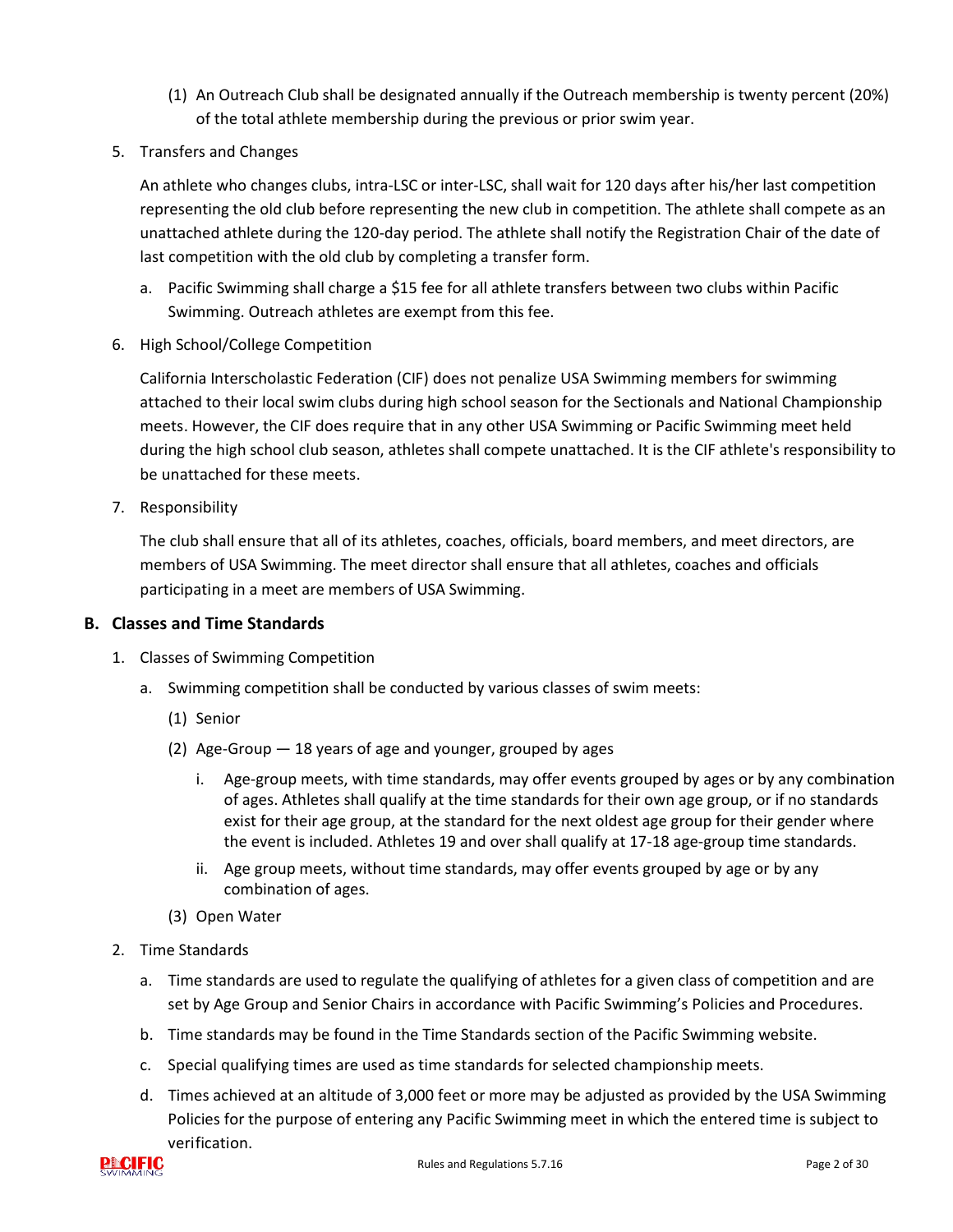- e. Special consideration time is the time standard used to select the team which represents Pacific Swimming at any All Star meet.
- f. Zone Championships, League Championships, and City and State Championships may set their own qualifying time.

# **C. Scheduling**

- 1. Scheduling of Meets
	- a. A schedule of meets for the ensuing swim season shall be proposed by the Scheduling Committee for approval by the Board of Directors. The Scheduling Committee may propose the procedures for clubs applying for Pacific Swimming meets and limitations on the scheduling of zone autonomy meets.
	- b. All meets on the combined list of Pacific Swimming and Zone-awarded meets shall be recognized as swim meets under the jurisdiction of Pacific Swimming.
	- c. Pacific Swimming meets shall be awarded to clubs applying for them by a special committee consisting of the Scheduling Chair (who shall be Chair of this awarding committee), Pacific Swimming Sanctions, Vice Chair- Program Development, Officials Chair, Senior Chair, Age Group Chair, the five Zone Chairs, and such other persons as the General Chair shall determine.
	- d. Notice of intention to cancel a scheduled Pacific Swimming meet shall be given to the Chair of the Scheduling Committee as per Pacific Swimming Policies and Procedures.

## **D. Sanctions**

- 1. Sanctioned Meet
	- a. All USA Swimming events, whether they are competitive meets or exhibitions, shall be sanctioned. All clubs and/or leagues shall be a member of USA Swimming to be eligible to host a sanctioned meet.
	- b. All organizations and athletes participating in a sanctioned meet shall be members in good standing of USA Swimming. Sanction fees for each class of meet can be found in the Pacific Swimming Policies and Procedures.
	- c. Any Club in a LSC adjoining the territory of Pacific Swimming shall be permitted to hold a meet at a pool within the territory of Pacific Swimming subject to the approval of the pool owner, any Pacific Swimming club located in the vicinity of the pool, and the Pacific Swimming Board of Directors or Executive Committee. Said meet shall be sanctioned and operated under the using LSC's rules.
- 2. Approved Meet
	- a. An approved meet is a designated meet conducted by either USA Swimming or non USA Swimming organizations, which includes non-USA Swimming athletes as participants. Participating USA Swimming athletes may use their times as USA Swimming qualifying times.
	- b. Approvals may be issued to member clubs for open competition conducted in accordance with USA Swimming technical rules if that competition has been specifically approved by the USA Swimming Program Operations Vice-President or his/her designee. Approved meet processing fees can be found in the Pacific Swimming Policies and Procedures.
	- c. Approval or disapproval of the meet by the Pacific Swimming National Times Verification (NTV) Officer shall be made after the meet has been held. The decision shall be based on the report of the meet

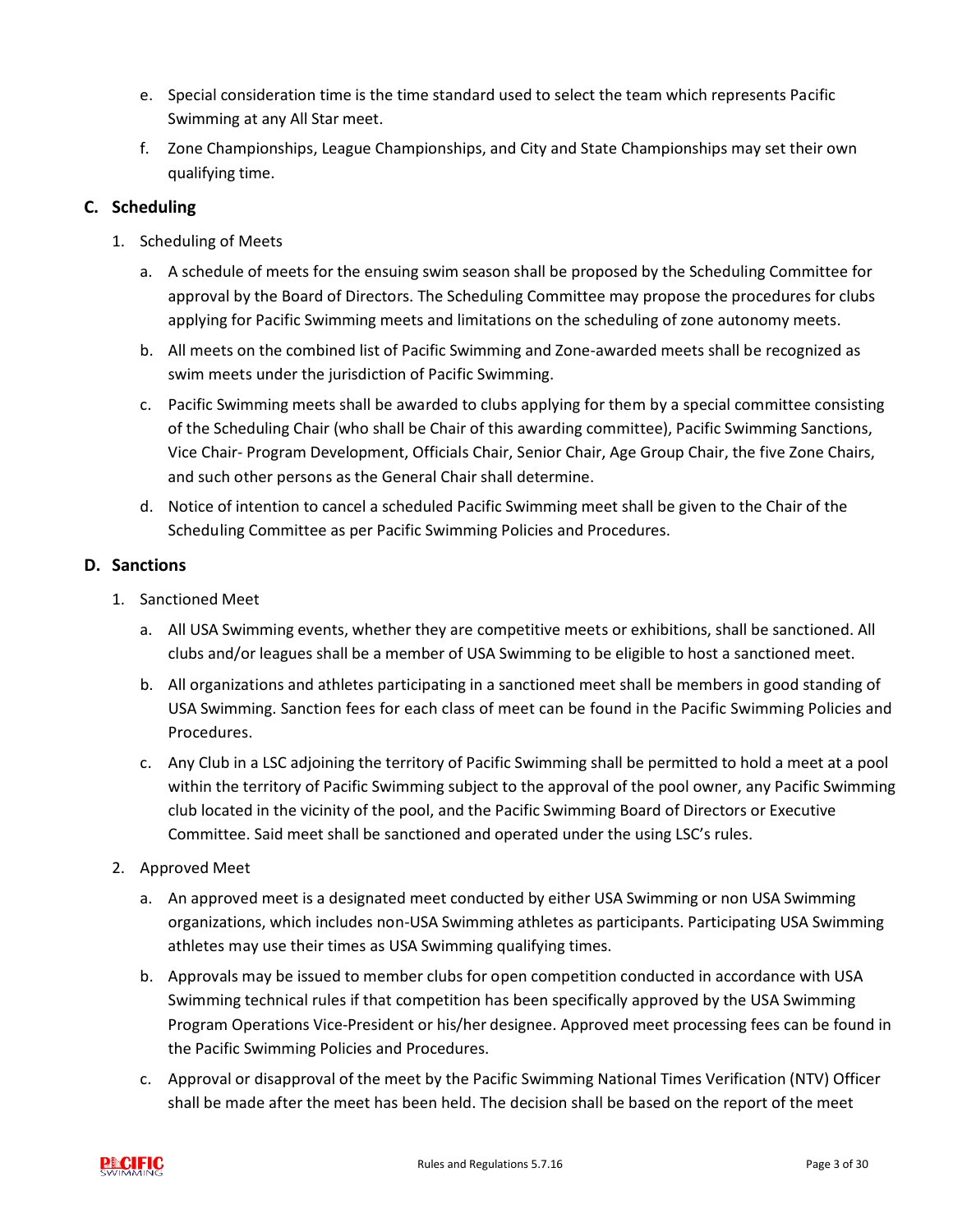referee, NTV officer, or other designated official as to whether the conduct of the competition conformed to USA Swimming standards.

- d. Approved meets are subject to the USA Swimming Rules and Regulations.
- e. Complete official results of an approved meet shall be furnished to the Pacific Swimming NTV Officer.
- 3. Observed Meet
	- a. Swims may be observed by assigned USA Swimming or YMCA officials for conformance with USA Swimming technical rules in a meet conducted under non-USA Swimming technical rules. Official times achieved at observed swims may be submitted for entry into the SWIMS database if all of the following conditions are met.
	- b. The meet shall be a season-culminating Championship, e.g., League, Conference, District, Sectional, State, Regional, or be specifically approved by the USA Swimming Program Operations Vice President or designee. A time trial held in conjunction with the season-culminating championship meet that is officiated in accordance with the same standard as the championship meet may also be observed.

#### **E. Pacific Swimming Records and Awards**

- 1. Records
	- a. Pacific Swimming records may be set at any USA Swimming sanctioned, approved, observed meet, or sanctioned time trial. The record time shall appear in the results of the meet or time trial, and with the exception of records in 25 yard events, shall appear in the USA Swimming SWIMS database.
	- b. Pacific Swimming has two sets of records for 17-18 and senior swimmers. Pacific Swimming Senior Program records may be set by 17-18 age group and senior Pacific Swimming athletes whose date of first registration in Pacific Swimming is prior to Sept. 1 of the calendar year in which the athlete graduated from high school. Pacific Swimming Open records may be set by 17-18 age group and senior Pacific Swimming swimmers regardless of their date of first registration in Pacific.
	- c. Times will not be accepted as Pacific Swimming records for Pacific Swimming athletes competing in a foreign meet that are not representing a Pacific Swimming or USA Swimming club.
	- d. Record times shall be achieved with fully automatic or semi-automatic timing systems or with three watches. In 50 meter pools, all record times for 50 meter distances shall be achieved with fully automatic or semi-automatic timing systems.
- 2. Awards
	- a. Age Group Athlete and Senior Athlete Awards shall be made annually per Pacific Swimming Policies and Procedures.

#### **F. Staff**

- 1. Pacific Swimming may retain paid staff at the Pacific Swimming Office as the Board of Directors may determine to be appropriate or necessary.
- 2. The power and duties of the paid staff shall be established in Pacific Swimming's Policies and Procedures Manual or by resolution of the Board of Directors, or Executive Committee.

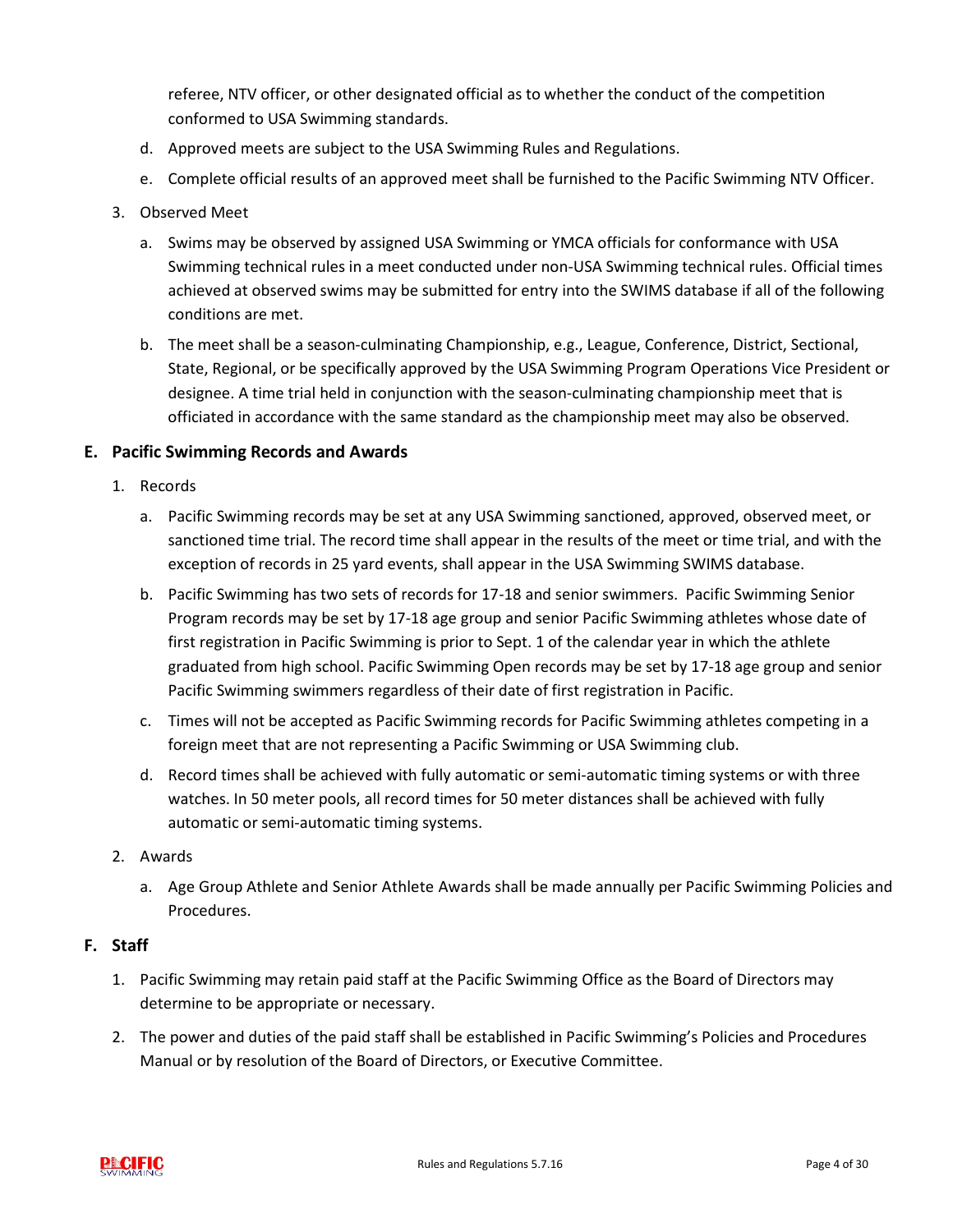- 3. The staff shall be under the general supervision of the General Chair who will be advised and assisted by the Personnel Committee. Disputes arising from the actions or directions of the General Chair may be referred to the Personnel Committee for further action or resolution.
- 4. The Vice Chairs (Administrative, Operations, Program, and Finance) may request staff assistance and support for any program that they supervise.
- 5. With respect to delegated functions of the officers, committee chairmen and coordinators, the staff shall be responsible to the respective officer, committee Chair or coordinator.
- 6. It is prohibited for a person to be employed by Pacific Swimming who is a member of the General Chair or Vice Chair(s)'s immediate family. Definitions for purposes of this policy -"Immediate Family" includes current spouse, children (including step children), parents (including step parents), grandparents, brothers and sisters. "Spouse" means an employee having a legal marital relationship or having registered as a domestic partner in compliance with the statutes of his/her respective Municipality and State of residency.
- 7. The Budget Committee shall include in its proposed budget a line item for the costs of Pacific Swimming's Office inclusive of the compensation and benefits costs of the paid staff. Once appropriated by the House of Delegates, the Personnel Committee shall be responsible, together with the General Chair, for the administration of those funds. The compensation of the staff shall to the extent possible be treated as confidential

## **G. Office**

1. Pacific Swimming may maintain an office in the Territory for the storage of the books and records and equipment of Pacific Swimming and for other purposes as may be determined by the House of Delegates or the Board of Directors in accordance with the Bylaws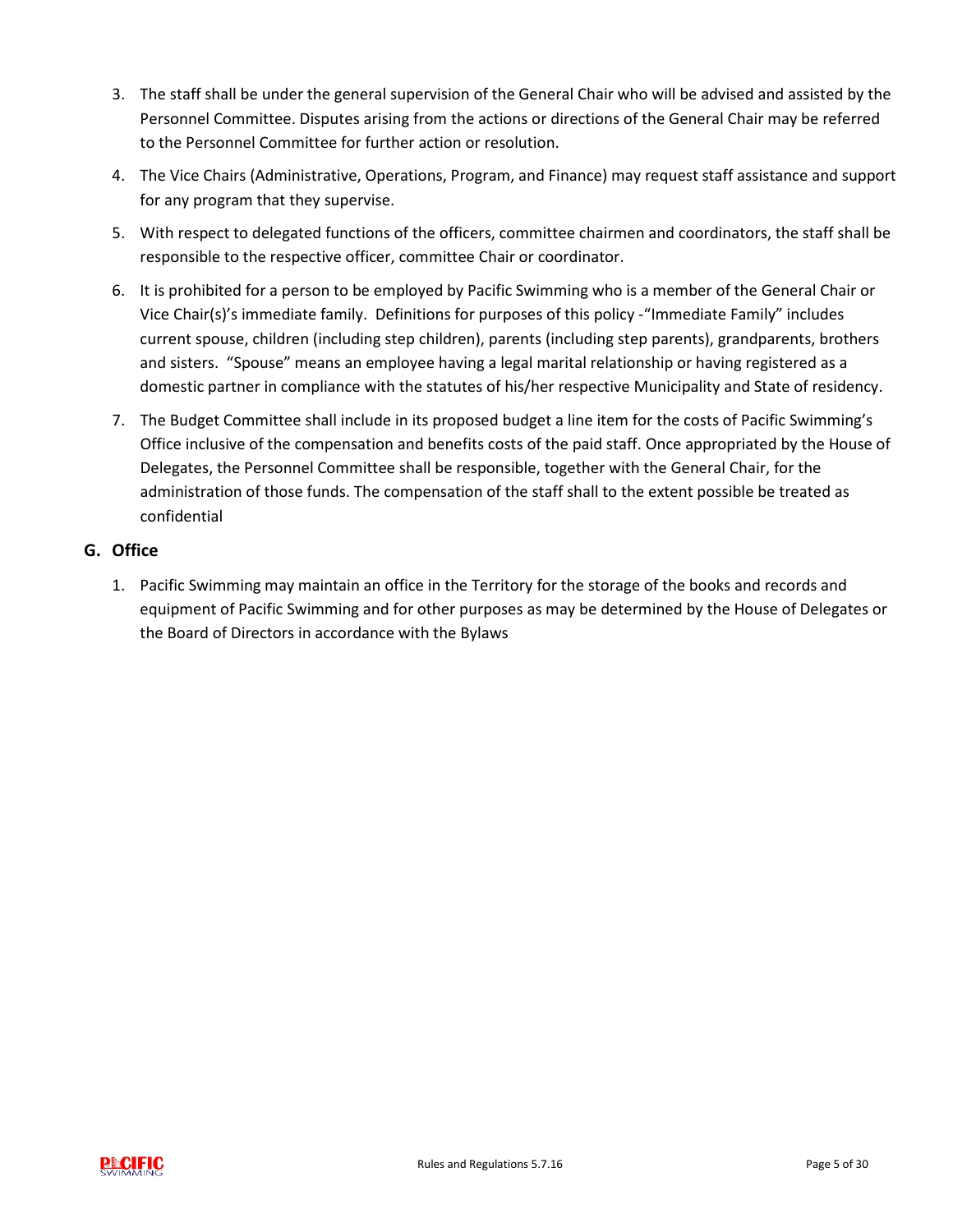# **SWIM MEET PREPARATION**

#### <span id="page-7-0"></span>**A. Meet Announcement**

- 1. Meets shall be conducted under current USA Swimming and Pacific Swimming Rule and Regulations. The sanction application and meet announcement shall be submitted by the deadlines outlined in the Pacific Swimming Policies and Procedures.
- 2. All sanctioned and approved meet announcements shall be posted in a pdf format by the Pacific Swimming Webmaster on the Meet Schedule page on Pacific Swimming's website within 2 business days of the sanction being granted.
- 3. The meet announcement shall contain the following statements:
	- a. "Held under the sanction of USA Swimming/Pacific Swimming"
	- b. "It is understood and agreed that USA Swimming shall be free from any liabilities or claims for damages arising by reason of injuries to anyone during the conduct of the event."
	- c. "Photography and video recording from behind the blocks or starting areas is prohibited unless prior permission is granted by the meet referee. Use of any audio or visual recording electronic devices, including but not limited to film and digital camera, cell phones, tablets, and Google Glass, is not permitted in changing areas, rest rooms or locker rooms. Violation of this recording prohibition may result in the ejection from the swimming pool facility by the meet referee or his/her designee."
	- d. Information about water depth measured for a distance of 3 feet 3 ½ inches (1 meter) to 16 feet 5 inches (5.0 meters) from both end walls. USA Swimming Rules and Regulations Article 202.4C
	- e. A complete schedule of lanes and time for all warm-up procedures which shall be adhered to by all participants.
	- f. One of the following two statements as to the certification status of the competition course:
		- (1) "The competition course has been certified in accordance with 104.2.2C(4). The copy of such certification is on file with USA Swimming"; OR
		- (2) "The competition course has not been certified in accordance with Article 104.2.2C(4)"
	- g. "All coaches and deck officials shall visibly display their current USA Swimming membership card".
	- h. "Any athlete entered in the meet shall be certified by a USA Swimming member-coach as being proficient in performing a racing start or shall start each race from within the water. When unaccompanied by a member-coach, it is the responsibility of the athlete or the athlete's legal guardian to ensure compliance with this requirement".
	- i. "Any USA Swimming athlete-member competing at the meet shall be accompanied by a USA Swimming member-coach for the purposes of athlete supervision during warm-up, competition and warm-down. If a coach-member of the athlete's USA Swimming Club does not attend the meet to serve in said supervisory capacity, it is the responsibility of the athlete or the athlete's legal guardian to arrange for supervision by a USA Swimming member-coach. The meet director or meet referee may assist the athlete in making arrangements for such supervision; however, it is recommended that such arrangements be made in advance of the meet by the athlete's USA Swimming Club Member-Coach." Pacific Swimming Rules and Regulations

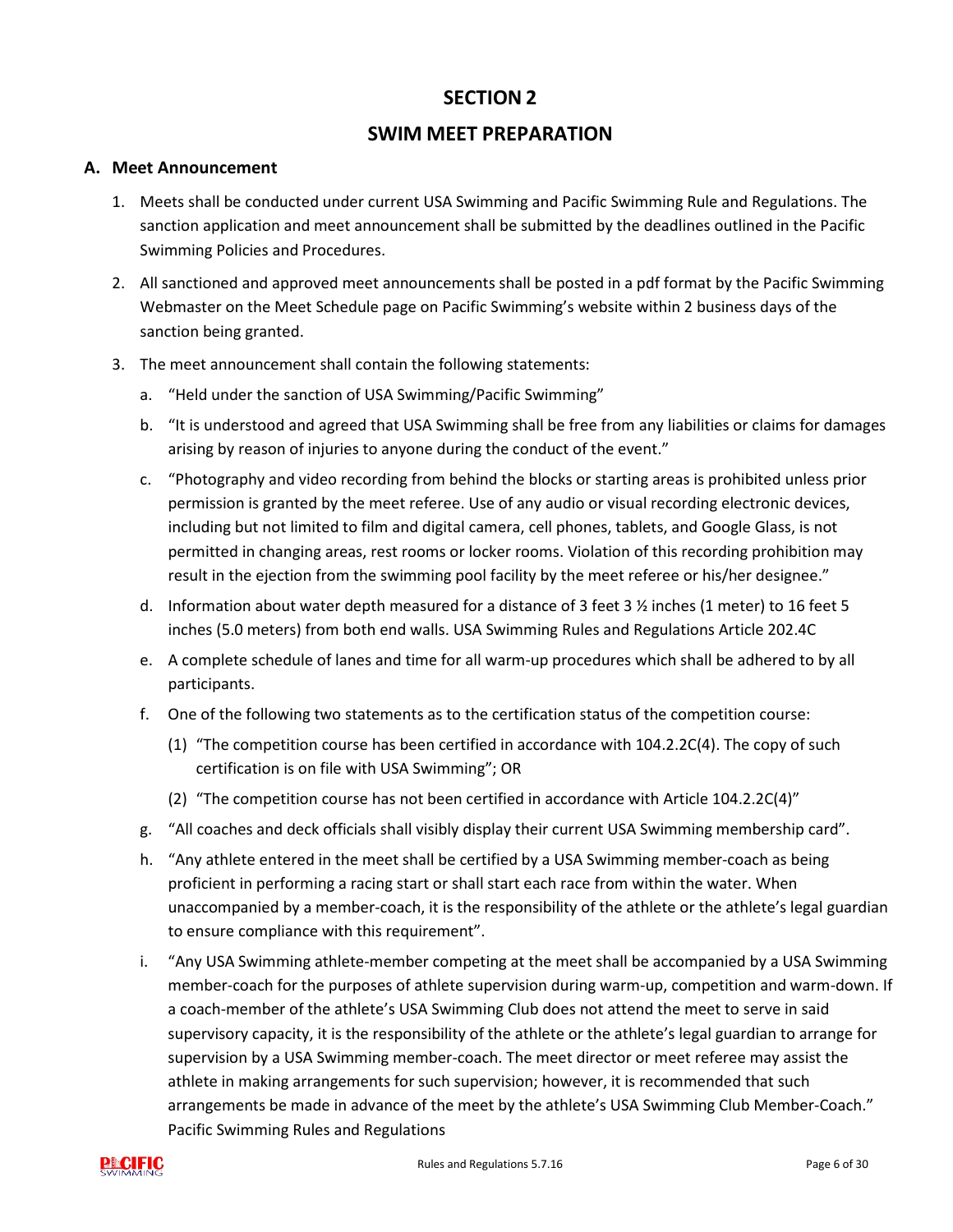- j. "Changing into or out of swimsuits other than in locker rooms or other designated areas is prohibited"
- k. "Destructive Devices Destructive devices to include but not limited to explosive devices and equipment, firearms (open or concealed), blades, knives, mace, stun guns and blunt objects are strictly prohibited in the swimming facility and its surrounding areas. If observed, the meet referee or his/her designee may ask that these devices be stored safely away from the public or removed from the facility. Noncompliance may result in the reporting to law enforcement authorities and ejection from the facility. Law enforcement officers (LEO) are exempt per applicable laws."
- l. "If local conditions warrant it, the meet referee, with the concurrence of the meet director, may require a mandatory scratch down, subject to the provisions of Pacific Swimming Rules and Regulations".
- m. "No athlete will be permitted to compete unless the athlete is a member as provided in USA Swimming Rules and Regulations Article 302"
- n. A statement of the nature of prizes to be awarded
- o. Wording shall be included in all non-championship meet announcements as follows: "Disability athletes are welcome to attend this meet and should contact the Meet Director or Meet Referee regarding special accommodations on entry times and seeding per Pacific Swimming policy." The preceding statement may also be included in meet announcements for championship meets at the discretion of the Meet Director and Meet Referee.
- p. The following paragraph relating to late entries shall be included in the Far Western meet announcement:
	- "LATE ENTRIES: Any team or athlete missing the entry deadline will be permitted to enter late, subject to the following requirements:
	- A. Late entries shall be submitted through the Online Meet Entry system (OME);
	- B. These entries shall be received no later than 11:59 p.m. **Pacific Time** on day of the week, M/DD/YYYY;
	- C. The team of athlete shall pay a one-time processing fee of \$75.00 and pay entry fees of \$20 per individual and \$40 per relay event. "

Late entries shall close two days (48 hours) after the published close of the meet. The purpose of late entries is to assist coaches who have forgotten to enter relays or athlete(s) in event(s).

- 4. The meet announcement shall include whether on-deck registration will be permitted and under what condition
- 5. All meets sponsored in whole or in part by Pacific Swimming shall include the statement "co-sponsored by Pacific Swimming" in the meet announcement under the heading which lists the meet host, the dates of the meet and the name of/or classification of the meet.

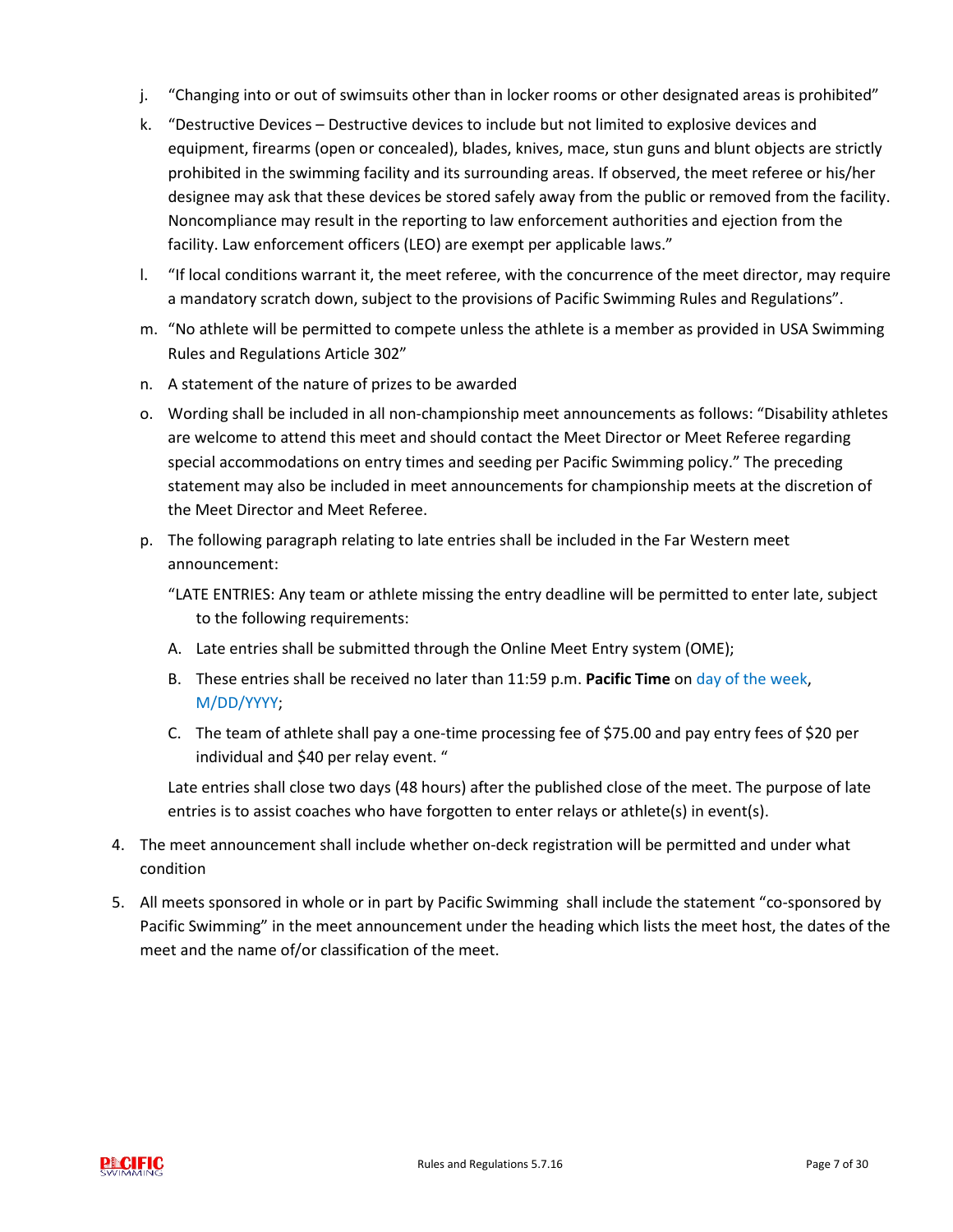#### **B. Entry Fees**

| <b>Meet Category</b>                                   | Individual Entry Fees                    |         | <b>Relay Entry Fees</b> |                  |         |        |
|--------------------------------------------------------|------------------------------------------|---------|-------------------------|------------------|---------|--------|
|                                                        | <b>Total Fee</b>                         | To Host | Due PC                  | <b>Total Fee</b> | To Host | Due PC |
|                                                        | <b>LSC MEETS</b>                         |         |                         |                  |         |        |
| <b>Preliminaries and Finals</b><br><b>Senior Meets</b> | \$8.50                                   | \$5.95  | \$2.55                  | \$20.00          | \$14.00 | \$6.00 |
| <b>Timed Finals</b><br><b>Senior Meets</b>             | \$7.00                                   | \$4.90  | \$2.10                  | \$20.00          | \$14.00 | \$6.00 |
| JO Championships                                       | \$8.00                                   | \$5.60  | \$2.40                  | \$20.00          | \$14.00 | \$6.00 |
| <b>FW Championships</b>                                | \$12.00                                  | \$8.40  | \$3.60                  | \$20.00          | \$14.00 | \$6.00 |
|                                                        | <b>AGE GROUP MEETS</b>                   |         |                         |                  |         |        |
| Other Preliminaries and<br><b>Finals Meets</b>         | \$6.00                                   | \$4.20  | \$1.80                  | \$16.00          | \$11.20 | \$4.80 |
| Age Group Meets                                        | \$4.50                                   | \$3.15  | \$1.35                  | \$9.00           | \$6.30  | \$2.70 |
|                                                        | "OTHER"                                  |         |                         |                  |         |        |
| <b>Time Trials</b>                                     | \$50.00 flat fee (includes sanction fee) |         |                         |                  |         |        |
| Late Entry Fees                                        | As described in Meet Sheet               |         |                         |                  |         |        |

1. Entry feesshall be charged for each meet category. The meet host is not required to accept entries that do not include applicable fees. Participation fees cannot be charged unless entry fees are charged.

NOTES:

- a. Multi-class meets applicable fee will be that of the highest category included in the meet.
- b. Host clubs may impose a participation fee not to exceed \$8.00 for short course meets and \$14.00 for long course meets per athlete to help defray meet expenses. Host clubs of meets scheduled by Zone 4 may increase the foregoing participation fee amounts by \$1.00 per athlete to help defray expenses of the Zone. Relay-Only athletes are exempt from this surcharge, except in relay-only meets.
- c. If permitted in the meet announcement, any late entry fees collected from a preliminary and finals meet shall be distributed 30% to Pacific Swimming and 70% to the host club.
- d. Leagues charging entry fees shall pay the Pacific Swimming portion applicable to amount of entry fee as listed above.
- e. Alternative entry fee formats for Dual, Tri, Quad, Closed Invitational and Super League are found in the Policies and Procedures.
- f. The Pacific Swimming fee does not apply to Disability Swimming Meets.

## **C. Events**

1. All eventsshall conform to the current list in the USA Swimming Rules and Regulations. Exceptions may be made by application to and approval of Pacific Swimming Sanctions. All LSC awarded Age Group Meets need approval from the Age Group Chair, and all LSC Senior meets need approval from the Senior Chair. All Zone awarded meets need approval from Zone Sanction Chair.

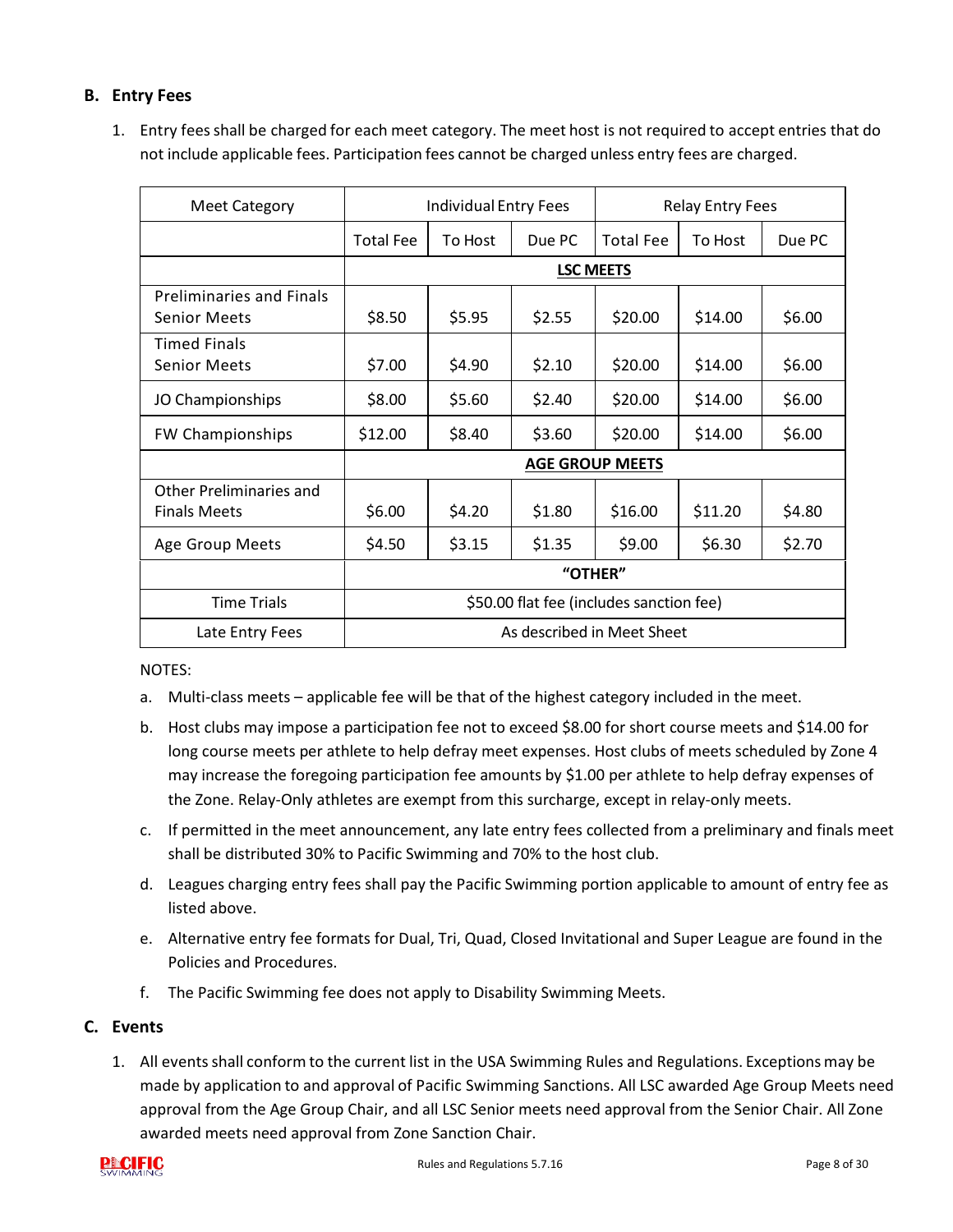# **CONDUCT OF MEETS**

#### **A. Rules**

- 1. Meets shall be conducted under current rules and regulations of USA Swimming and Pacific Swimming. The sanction application and meet announcement shall be submitted by the deadlines outlined in the Pacific Swimming Policies and Procedures.
- 2. At each sanctioned competition, every warm-up session shall be supervised and controlled using the warmup procedures adopted by Pacific Swimming. A complete copy of the Pacific Swimming warm-up procedures shall be provided with each sanction and shall be posted at the Clerk of Course during the meet.
- 3. Except for coaches accompanying athletes participating under the provisions of USA Swimming's "open border" policy, all persons acting in any coaching or officiating capacity shall show proof of valid USA Swimming membership in accordance with Pacific Swimming Policies and Procedures.
- 4. All animals except service animals are prohibited from all areas of the competition venue.
- 5. In Preliminaries and Finals meets, the finals may not begin less than one hour after the completion of the last preliminary heat that day.
- 6. No athlete will be eligible to participate in a Pacific Swimming-sponsored swim meet if the athlete or the athlete's family is indebted to Pacific Swimming. Resolution of the indebtedness subsequent to selection or entry in a Pacific Swimming-sponsored swim meet may not make the athlete eligible for participation. An athlete will not be eligible for further participation as long as the indebtedness remains unresolved.
- 7. Timing systems to be provided by meet hosts of all meets sanctioned by Pacific Swimming shall conform to USA Swimming Timing Rules Article 102.24. Minimum timing system requirements are described in USA Swimming Policies and Procedures.
- 8. Any meet having qualifying time standards not in accordance with those published by Pacific Swimming shall be approved by the Board of Directors prior to being sanctioned.

#### **B. Meet Operations**

- 1. Entries
	- a. Competitors shall be current athlete members of USA Swimming. The meet host shall check all athlete registrations against the USA Swimming SWIMS database.
	- b. At all sanctioned meets that include time trials, only athletes that are entered in an individual event in the meet are eligible to enter time trials.
	- c. Once the meet or a meet session has met an imposed capacity and has closed, all further meet entries and payments shall be returned per Pacific Swimming Policies and Procedures.
		- (1) The host club shall accept, in the order they receive them, entries to a CAP meet. Athletes from the host club shall not be given preference.
		- (2) Failure of the host club to notify, in the prescribed manner, the athletes that their entries are not being accepted, shall result in a complaint filed with the Pacific Swimming Administrative Review Board. A host club not attempting to notify non-accepted entrants may be barred by the Board of Directors from hosting meets the following year.

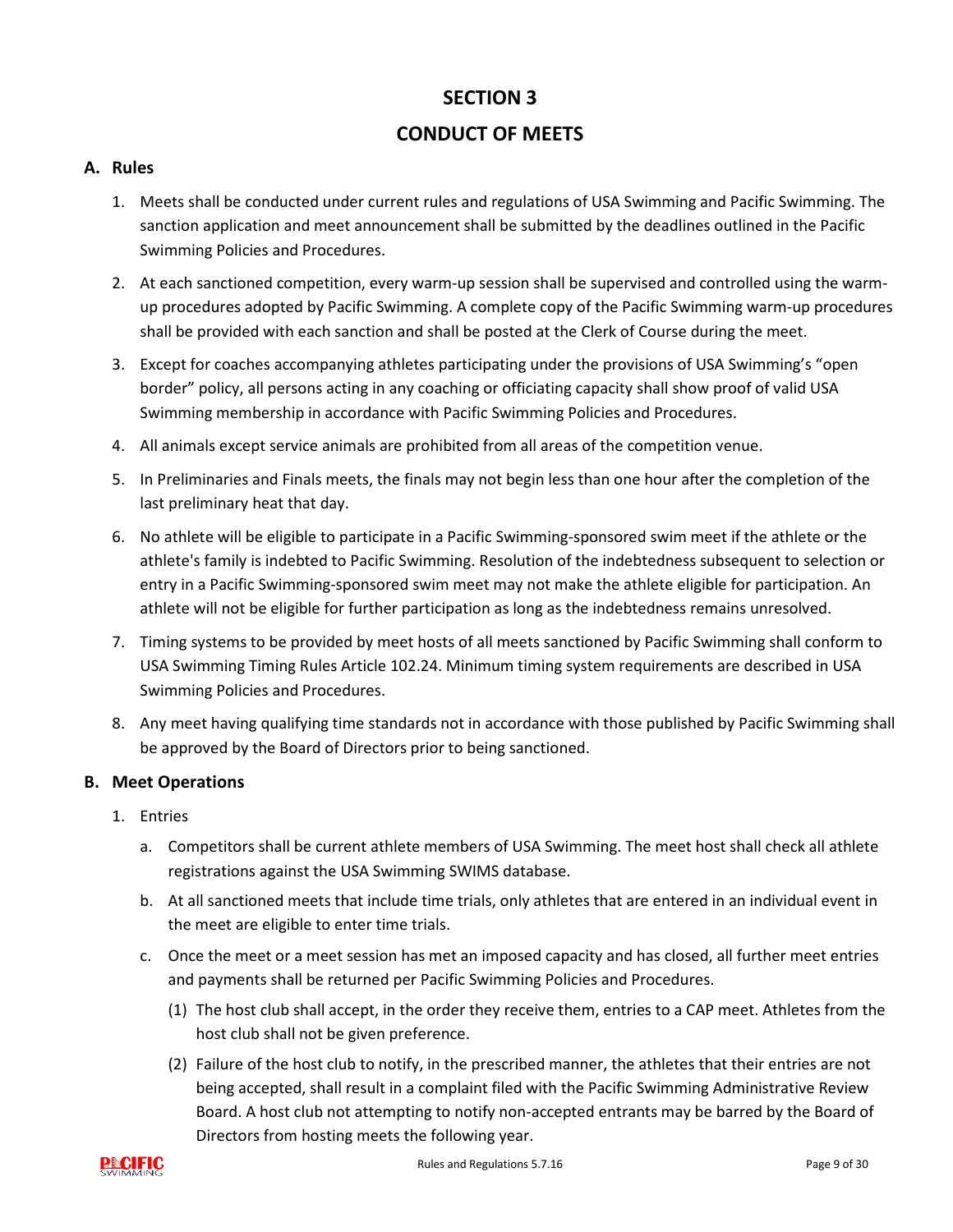- 2. Check-In
	- a. No event shall be closed more than 30 minutes before the scheduled start of the session. Close of checkin for remaining events shall be no more than 60 minutes before the estimated time of the start of the first heat of the event.
- 3. Scratch Down Procedures
	- a. Mandatory Scratch-down If conditions warrant, the referee, with the concurrence of the meet director, may require athletes to scratch an event or events in order to regulate and control the length of time for competition in a sanctioned meet.
		- (1) Meet announcements shall include the following statement "If local conditions warrant it, the meet referee, with the concurrence of the meet director, may require a mandatory scratch down, subject to the provisions of Pacific Swimming Rules and Regulations."
		- (2) The mandatory scratch procedure shall be applicable to timed final events only.
		- (3) To the maximum extent possible, the mandatory scratch requirement shall be applied uniformly to all age groups and all athletes.
		- (4) The entry fee for each event scratched pursuant to the mandatory scratch procedure shall be refunded in full to athletes in cash prior to the close of the meet.
- 4. No Show Penalties
	- a. Age Group Meet: Refer to Pacific Swimming Rules and Regulations Section 4.
	- b. Senior Meet: Refer to Pacific Swimming Rules and Regulations Section 5.

#### **C. Meet Results**

- 1. Meet results shall be submitted to Pacific Swimming no later than 48 hours after the completion of the meet, in the manner and format prescribed in Pacific Swimming Policies and Procedures.
- 2. Failure to provide meet results as required shall be grounds for denying future sanctions.

#### **D. Financial Reports, Meet Summary Reports and Fees**

- 1. Meet financial report, meet summary report and payment of fees due Pacific Swimming shall be received by the Treasurer within 30 days after the last day of the meet.
- 2. Failure to provide the meet financial report and payment of fees due Pacific Swimming as specified shall subject the meet host to a penalty of 10% of the Pacific Swimming share of the meet fees and may provide grounds for denying future sanctions.
- 3. A meet summary report is a copy of the documentation from the meet management software used to determine and calculate the number of individual and relay entries and the corresponding fees due to Pacific Swimming. The meet summary report shall be attached to the meet financial report. Failure to supply the documentation will trigger a reminder e-mail to the club. If the documentation is not provided to the Treasurer within 14 days of the reminder, a penalty fee of 25% of the fees paid to Pacific Swimming shall be assessed to the club.

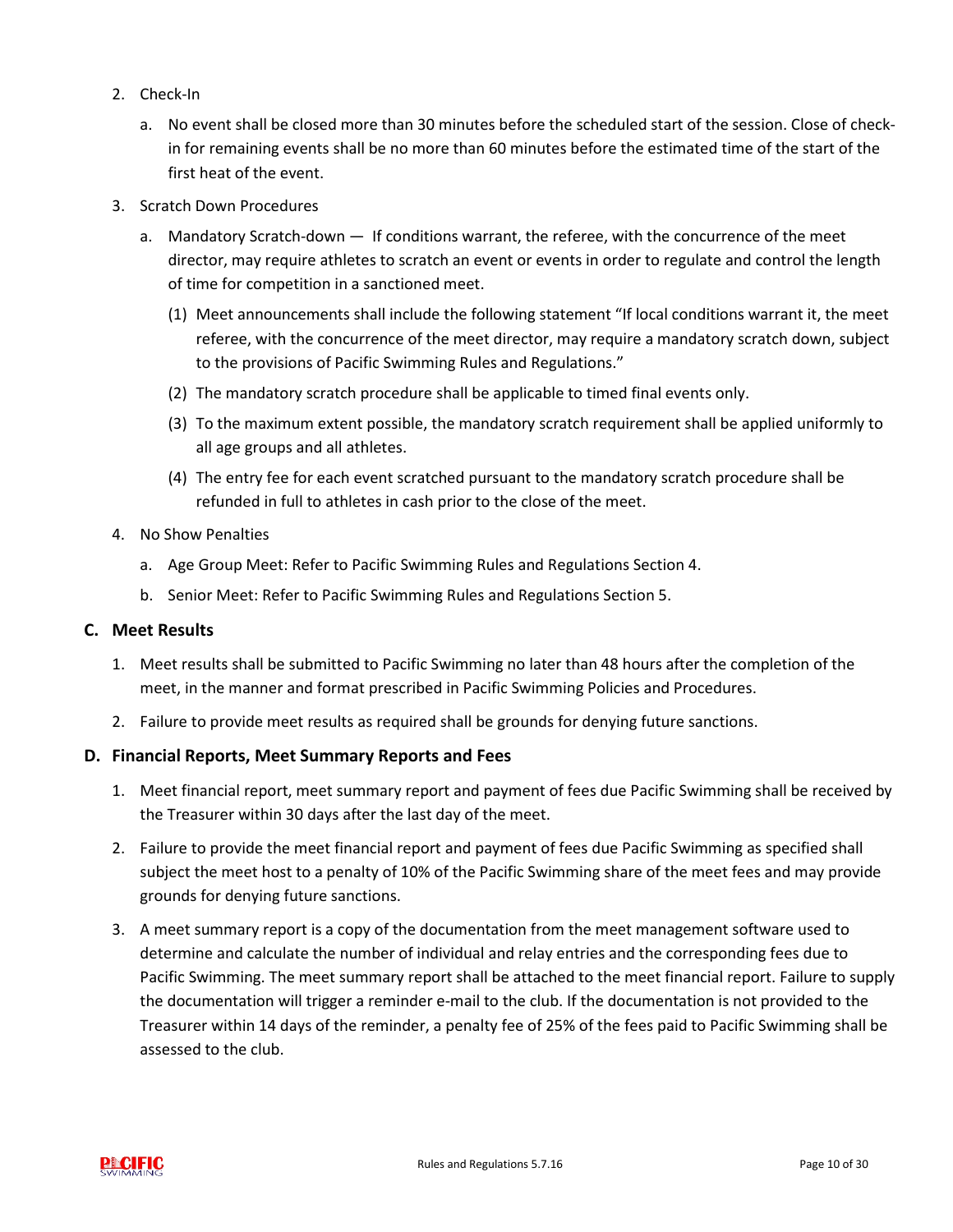4. Invoices shall be emailed to clubs who incorrectly calculate the amount due to Pacific Swimming. Payment shall be received by the treasurer within 14 days of the reminder. If the payment has not been postmarked by that deadline a penalty of 10% of the amount due will be added to the amount due. If the invoice has not been paid within 30 days of the reminder, the club shall not be eligible to host a sanctioned meet until the payment has been received.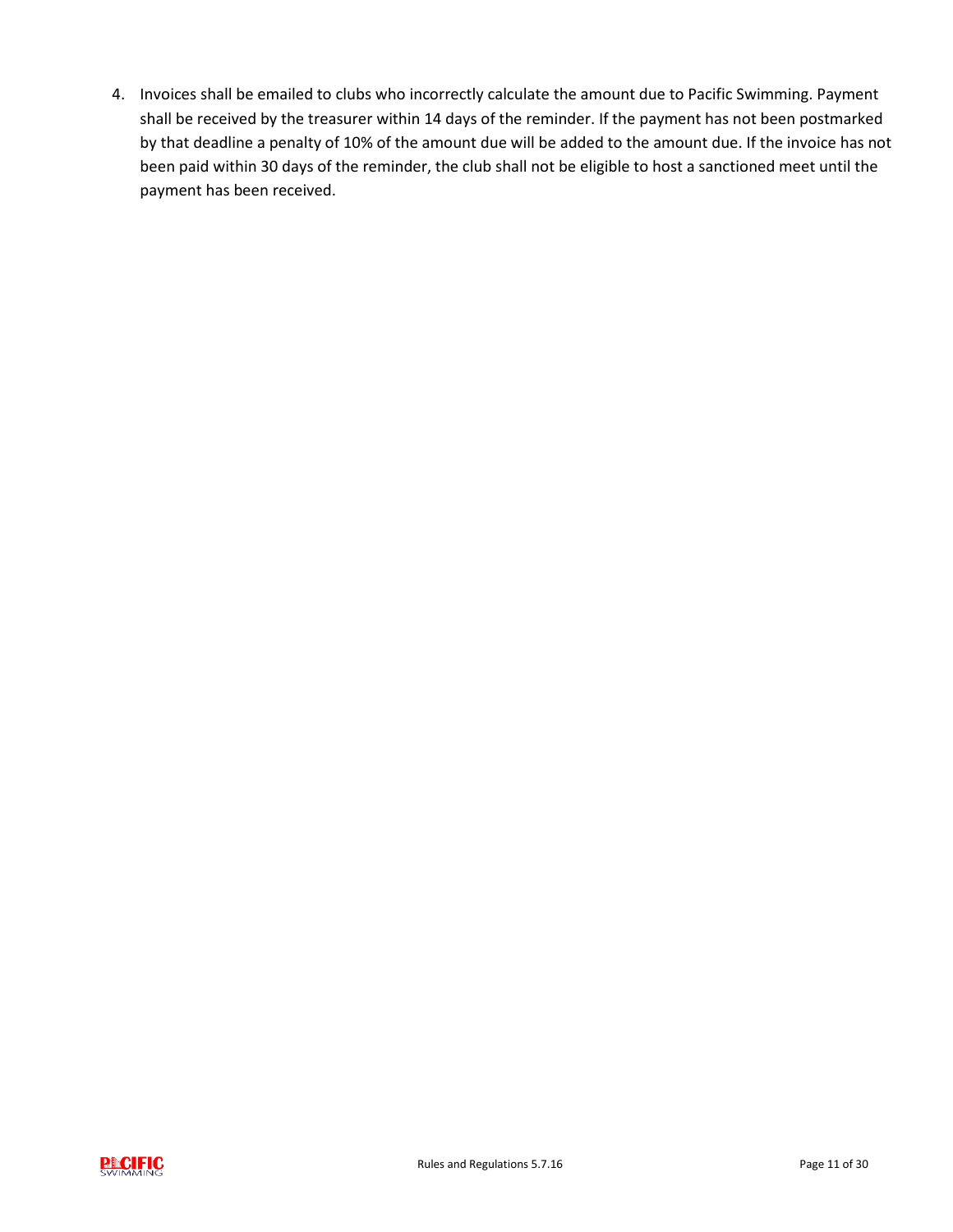# **AGE GROUP COMPETITION**

#### <span id="page-13-0"></span>**A. Qualifying Times For Age Group Meets**

- 1. Athletes shall be qualified for a specific meet in a given stroke and distance when they have equaled or bettered the time standard for that event.
- 2. Only times in the USA Swimming SWIMS database shall be acceptable to qualify for Junior Olympics and Far Westerns level competition and LSC Championship meets. In all other Age Group competition, coachverified entry times may also be accepted.
- 3. Athletes who compete in a meet event at or better than the minimum standard shall thereafter be considered to be qualified in that particular event in all courses and may not again compete in the same event in a lower standard meet, even if they have not actually performed at or better than the time standard.
- 4. Qualifying By Stroke and Distance
	- a. An athlete who achieves any Pacific Swimming age-group qualifying standard in one course (SCY, SCM, or LCM) shall be considered qualified at that same standard in the equivalent stroke and distance in all courses.
	- b. Athletes maintain their time standard level for the duration of a meet even if they qualify for the next level during the meet. This rule also applies to relay events.
	- c. Any athlete, upon changing age groups, who has already met any standard in an event offered in the new age group shall be considered qualified at that level for that event in the new age group, as long as the time has been achieved in the qualifying period (if any) for entry into the meet.
	- d. Athletes, who enter an event for which they are not qualified, or who have met the next higher time standard, shall scratch the event.

#### **B. Eligibility**

- 1. Individual Eligibility
	- a. Registered athletes, up to and including age 18, are eligible to compete in the Age Group program in those events scheduled for their age group and shall swim in events offered for that age or age group for an entire meet. Age on the first day of the meet governsfor the entire meet.
	- b. Athletes are eligible to compete only in the individual events for which they qualify in any meet unless provisions in the meet announcement allow for bonus events.
	- c. In multi-classed meets, the zone may further restrict an event to a specific time standard.
	- d. Invitational meets are open only to athletesfrom invited clubs. Invited clubs shall be named in the sanction.
	- e. Athletes registered in other LSCs may swim in Pacific meets for which they qualify with the exception of Junior Olympics and Age Group Championships.
	- f. To be eligible for a Pacific All Star team, an athlete shall be a lawful resident of the United States and a member of Pacific Swimming.

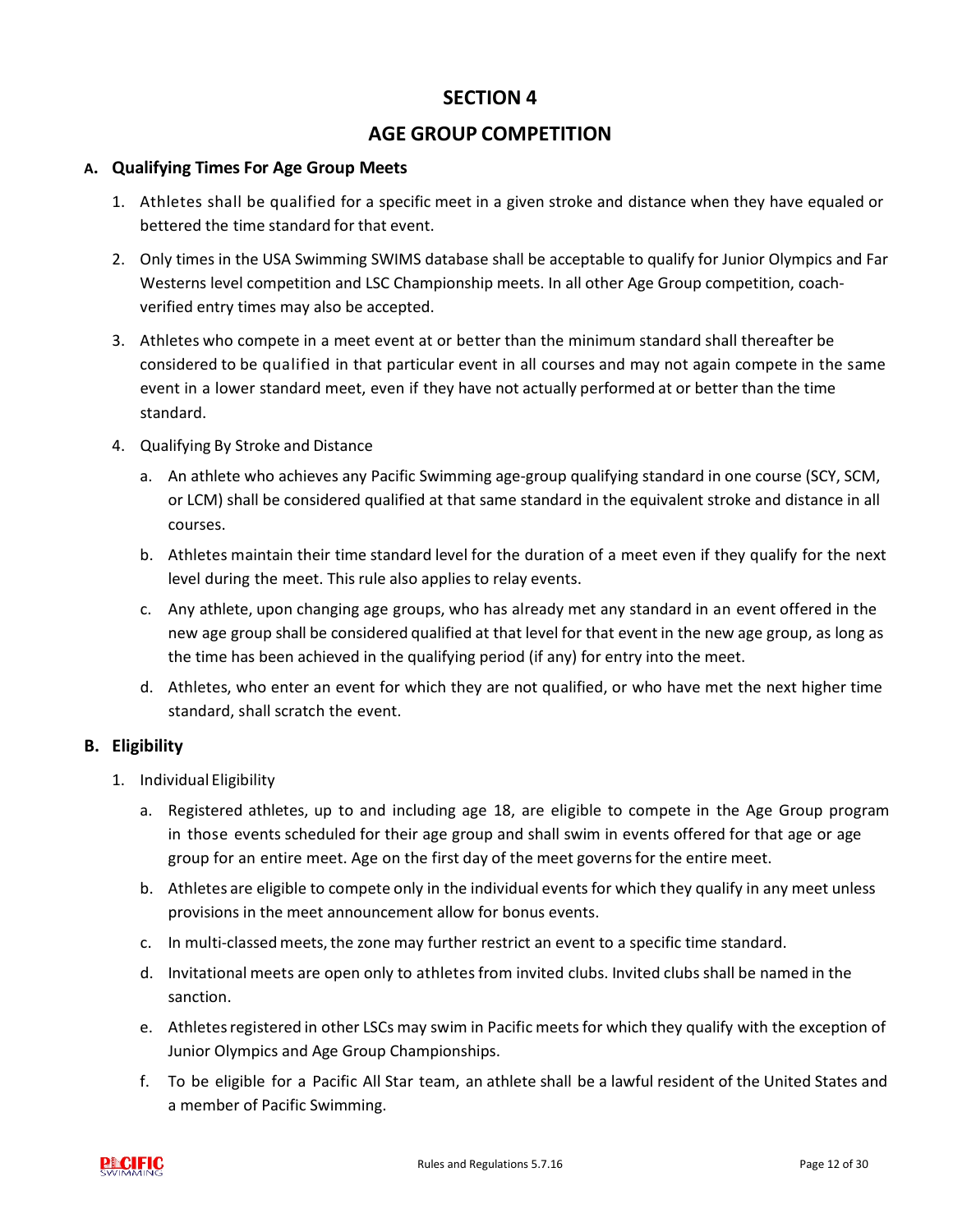- 2. Event Limitations
	- a. In Preliminaries and Finals meets, an athlete may compete in not more than three (3) individual events per day.
	- b. In Timed Finals meets, an athlete may compete in not more than five (5) individual events per day.
	- c. An athlete may enter as many events as they wish, but shall not compete in more than the maximum events allowed by the meet format, and are not guaranteed a refund of excess entry fees.

#### **C. Conduct of Meets**

- 1. All Pacific Swimming Age Group Far Western, Junior Olympics, and Age Group Championship meets shall be Preliminaries and Finals meets. All other Pacific Swimming Age Group meets shall operate as a Timed Finals meet. Zones shall determine the format to be used in zone scheduled meets.
- 2. Individual Scratch Rule Athletes shall inform themselves of the meet starting time and shall report to the proper meet authorities promptly upon call.
	- a. Pre-Seeded Meets
		- (1) Athletes shall report promptly to the starting blocks when their event/heat is called.
		- (2) Any athlete not reporting for or competing in an individual timed final event shall not be penalized.
		- (3) Any athletes not reporting for or competing in a preliminary heat when finals are scheduled shall not be penalized.
	- b. In Zone awarded meets that are Deck Seeded
		- (1) No event shall be closed more than 30 minutes before the scheduled start of the session. Close of check-in for remaining events shall be no more than 60 minutes before the estimated time of the start of the first heat of the event. Athletes who fail to check-in shall not be seeded in the event.
		- (2) Any athletes not reporting for or competing in an individual timed final event that they have checked in for shall not be penalized.
	- c. In LSC awarded meets that are Deck Seeded
		- (1) No event shall be closed more than 30 minutes before the scheduled start of the session. Close of check-in for remaining events shall be no more than 60 minutes before the estimated time of the start of the first heat of the event. Athletes who fail to check-in shall not be seeded in the event.
		- (2) Athletes entered in a timed final individual event that is Deck Seeded who have checked in for that event, shall compete in the event unless they notify the clerk of the course before seeding for that event has begun that they wish to scratch. Failure to compete in an event shall result in being barred from their next individual event.
		- (3) Athletes entered in an individual event in a Preliminaries and Finals meet that is Deck Seeded who have checked in for that event, shall compete in the event unless they notify the clerk of the course before seeding for that event has begun that they wish to scratch. Failure to compete in an event shall result in being barred from their next preliminary individual event.

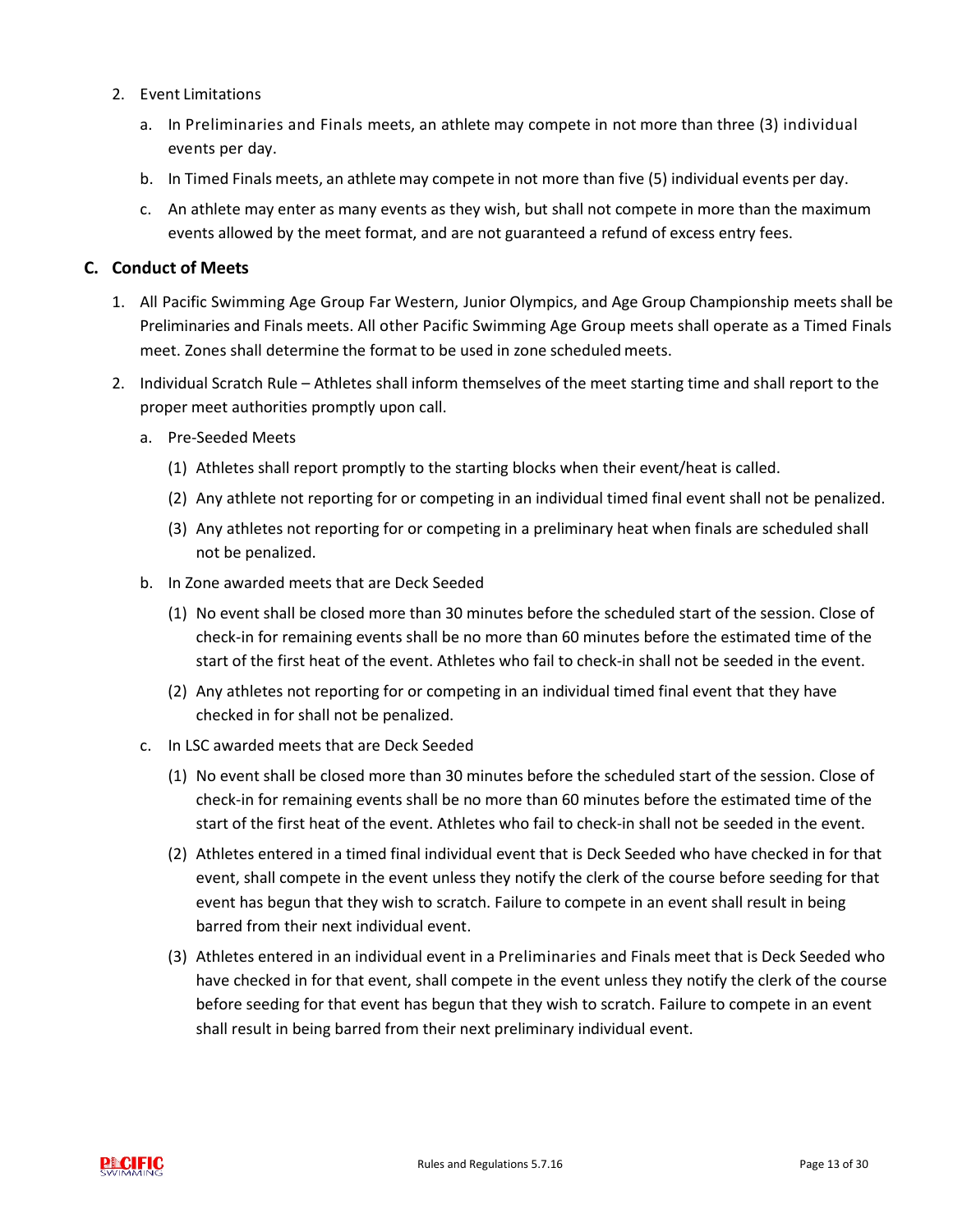- d. Scratching from Consolation Finals and Finals
	- (1) Athletes may scratch or declare their intent to scratch a final event, or multiple final events at the beginning of competition for that day.
	- (2) Any athlete qualifying for any level of finals in an individual event who does not wish to compete shall scratch within 30 minutes after the announcement of qualifiers. During this period, qualifiers may also notify the referee that they may not intend to compete in consolation finals or finals. In this case, they shall declare their final intention within 30 minutes after the announcement of qualifiers following their last individual preliminary event.
	- (3) In the event of a withdrawal or barring of an athlete from competition, the referee shall fill the consolation final or final when possible with the next qualified athlete(s). First and second alternates shall be announced along with the final qualifiers. These alternates shall not be penalized if they are unavailable to compete in the finals.
	- (4) Where consolation finals have not yet been swum and barring or withdrawal is known to the referee, the referee shall reseed the consolation final and the final, if necessary, to insert the alternate(s) in the appropriate lane(s), filling all lanes in the final.
	- (5) If a consolation final has already been contested, the Championship final shall be swum without reseeding for the empty lane(s).
- e. Penalty for No-Show at Finals
	- (1) Any athlete qualifying for a consolation final or final race in an individual event who fails to report to the blocks in said consolation final or final race prior to calling the alternate shall be barred from the remainder of any final events for that day. Should the athlete have no additional final events for that day they shall be barred from their next preliminary event.
	- (2) If the No-Show occurs on the last day that the athlete is entered in an individual final event in the meet, and no other individual event penalty is applicable, the athlete shall be fined \$100.00. The fine will be increased to \$150.00 if after 30 days of receiving the letter of notification the party has not made the payment.
- f. Exceptions No penalty shall apply for failure to withdraw or compete in an individual event if:
	- (1) The referee is notified in the event of illness or injury and accepts the proof thereof.
	- (2) It is determined by the referee that the No-Show is caused by circumstances beyond the control of the athlete.
	- (3) The athlete qualified for any level of finals due to scratches of one or more original finalists.
	- (4) The athlete is an alternate for any level of finals.
- g. Relay Scratch Rule Any relay team entered in a relay event that fails to compete in or report for that event shall not be penalized.

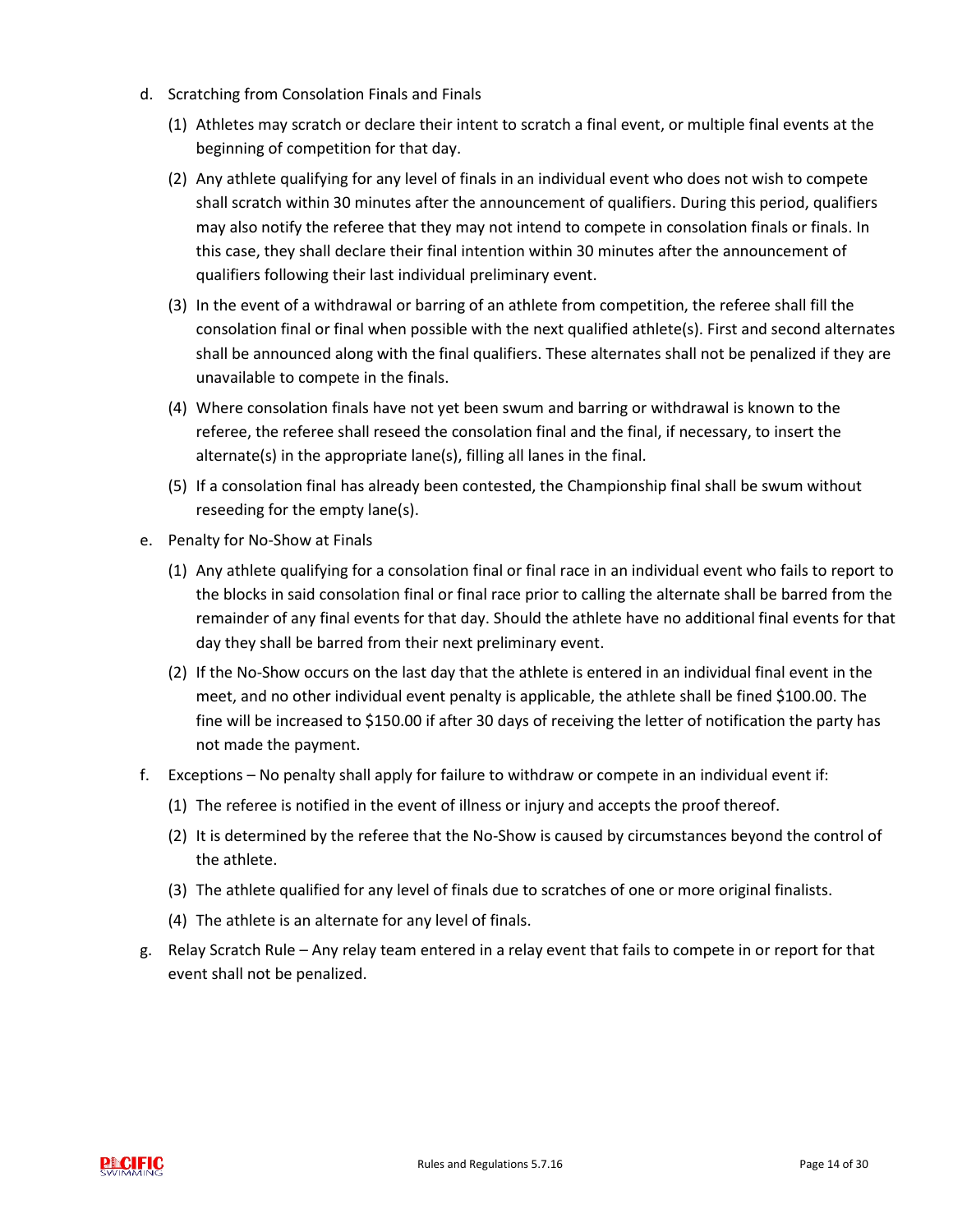# **SENIOR COMPETITION**

#### <span id="page-16-0"></span>**A. Qualifying – Senior Competitions**

- 1. Senior Circuit
	- a. The minimum age shall be thirteen years old
	- b. Meets to be Preliminaries and Finals and to include Time Trials
- 2. Senior 2
	- a. The minimum age shall be twelve years old (except High School Walk-On Meets, where athletes shall have been in high school or be a minimum of 15 years)
	- b. Meets shall be either Timed Finals or Preliminaries and Finals and may include Time Trials.
- 3. Senior Open
	- a. The minimum age shall be eleven years old
	- b. Meets shall be either Timed Finals or Preliminaries and Finals and may not include Time Trials.
- 4. An athlete shall qualify in any sanctioned or approved competition, or in an observed swim.
- 5. An athlete who qualifies for Senior competition in a specific stroke and distance shall be considered qualified in the same stroke and distance in all courses.

#### **B. Eligibility**

- 1. Senior Meets
	- a. In Senior Circuit and Senior 2 Preliminaries and Finals meets, athletes are eligible to enter all events in which they have equaled or bettered the listed time standards and shall not compete in more than three (3) individual events per day.
	- b. In Senior 2 Timed Finals and Senior Open meets athletes are eligible to enter all events in which they have equaled or bettered the listed time standard, but shall not compete in more than four (4) individual events per day.
	- c. Proof of time using the USA Swimming SWIMS Database as a standard shall be used to verify times for all athletes entering Senior Circuit and Senior 2 meets, and 12 and under athletes entering Senior Open meets. The time shall have been achieved prior to the closing date for entries to the meet. If the time cannot be proven prior to the meet, the athlete shall not be allowed to check-in for the event until the entry time has been proven. When possible the coaches will be notified of their athletes who have not proven their entry time.

# **C. Conduct of Meets**

- 1. Senior meets shall offer all events that are swum in the National Championship meets. Relay events are optional.
- 2. Senior meet formats will be outlined in the Minimum Senior Meet Criteria document established by the Senior Committee.

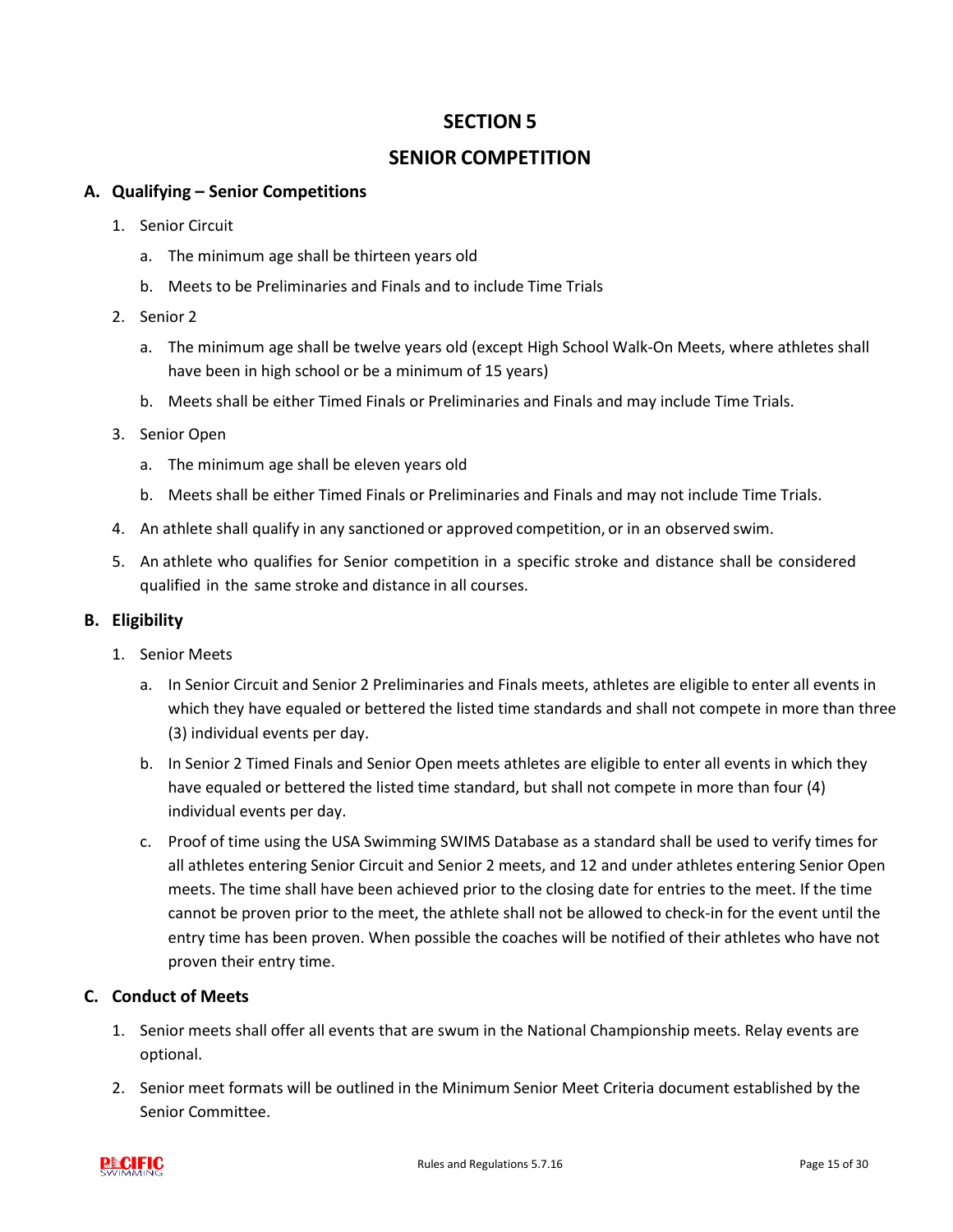- 3. Individual Scratch Rule Athletes shall inform themselves of the meet starting time and shall report to the proper meet authorities promptly upon call.
	- a. Pre-Seeded Meets
		- (1) Athletes shall report promptly to the starting blocks when their event/heat is called.
		- (2) Any athletes not reporting for or competing in an individual timed final event shall not be penalized.
		- (3) Any athletes not reporting for or competing in a preliminary heat when finals are scheduled shall not be penalized.
	- b. Senior meets that are Deck Seeded
		- (1) No event shall be closed more than 30 minutes before the scheduled start of the session. Close of check-in for remaining events shall be no more than 60 minutes before the estimated time of the start of the first heat of the event. Athletes who fail to check-in shall not be seeded in the event.
		- (2) Athletes entered in a timed final individual event that is Deck Seeded who have checked in for that event, shall compete in the event unless they notify the clerk of the course before seeding for that event has begun that they wish to scratch. Failure to compete in an event will result in being barred from their next individual event.
		- (3) Athletes entered in an individual event in a Preliminaries and Finals meet that is Deck Seeded who have checked in for that event, shall compete in the event unless they notify the clerk of the course before seeding for that event has begun that they wish to scratch. Failure to compete in an event shall result in being barred from the rest of his/her events that day including relays. If the athlete qualified for a final before missing an event they may swim that final.
- 4. Scratching from Bonus and Consolation Finals and Finals
	- a. Athletes may scratch or declare their intent to scratch a final event, or multiple final events at the beginning of competition for that day.
	- b. Any athlete qualifying for any level of finals in an individual event who does not wish to compete shall scratch within 30 minutes after the announcement of qualifiers. During this period, qualifiers may also notify the referee that they may not intend to compete in consolation finals or finals. In this case, they shall declare their final intention within 30 minutes after the announcement of qualifiers following their last individual preliminary event.
	- c. In the event of a withdrawal or barring of an athlete from competition, the referee shall fill the bonus final, consolation final or final when possible with the next qualified athlete(s). First and second alternates shall be announced along with the final qualifiers. These alternates shall not be penalized if they are unavailable to compete in the finals.
	- d. Where bonus or consolation finals have not yet been swum and barring or withdrawal is known to the referee, the referee shall reseed the bonus final, consolation final and the final, if necessary, to insert the alternate(s) in the appropriate lane(s), filling all lanes in the final.
	- e. If a bonus and consolation final has already been contested, the Championship final shall be swum without reseeding for the empty lane(s).
	- f. In a Preliminaries and Finals meet, for final heats where athletes are not provided any recognition other than an opportunity to compete, alternates may be inserted into empty lanes regardless of order that finals are swum. USA Swimming Rules and Regulations Article 102.5.6(B)

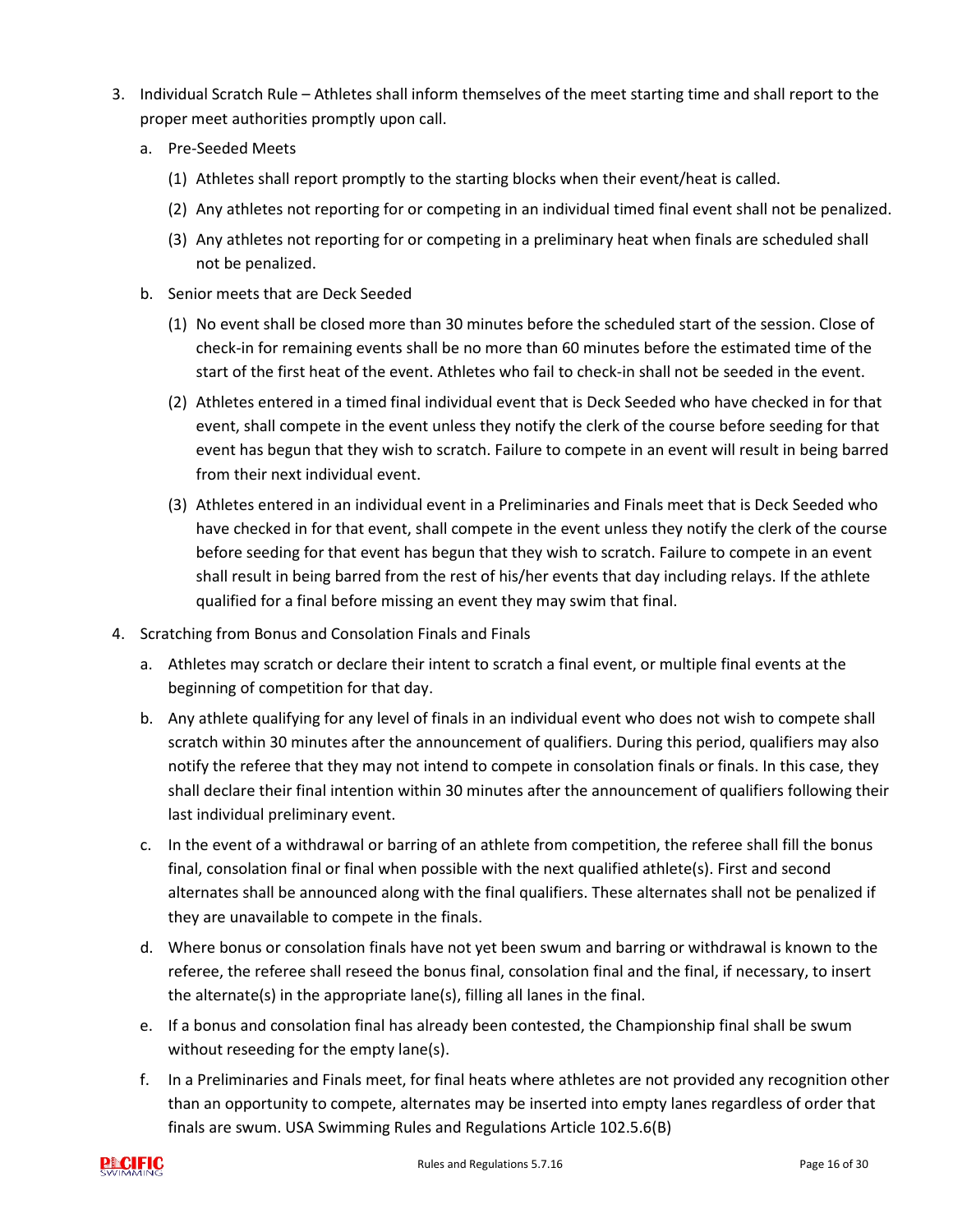- 5. Penalty for No-Show at Finals
	- a. Any athlete qualifying for a bonus final, consolation final or final race in an individual event who fails to report to the blocks in said consolation final or final race prior to calling the alternate shall be barred from further competition for the remainder of the meet.
	- b. If the No-Show occurs on the last day that the athlete is entered in an individual final event in the meet, and no other individual event penalty is applicable, the athlete shall be fined \$100.00. The fine shall be increased to \$150.00 if after 30 days of receiving the letter of notification the party has not made the payment.
- 6. Exceptions No penalty shall apply for failure to withdraw or compete in an individual event if:
	- a. The referee is notified in the event of illness or injury and accepts the proof thereof.
	- b. It is determined by the referee that the No-Show is caused by circumstances beyond the control of the athlete.
	- c. The athlete is an alternate for any level of finals
- 7. Relay Scratch Rule Any relay team entered in a relay event that fails to compete in or report for that event shall not be penalized.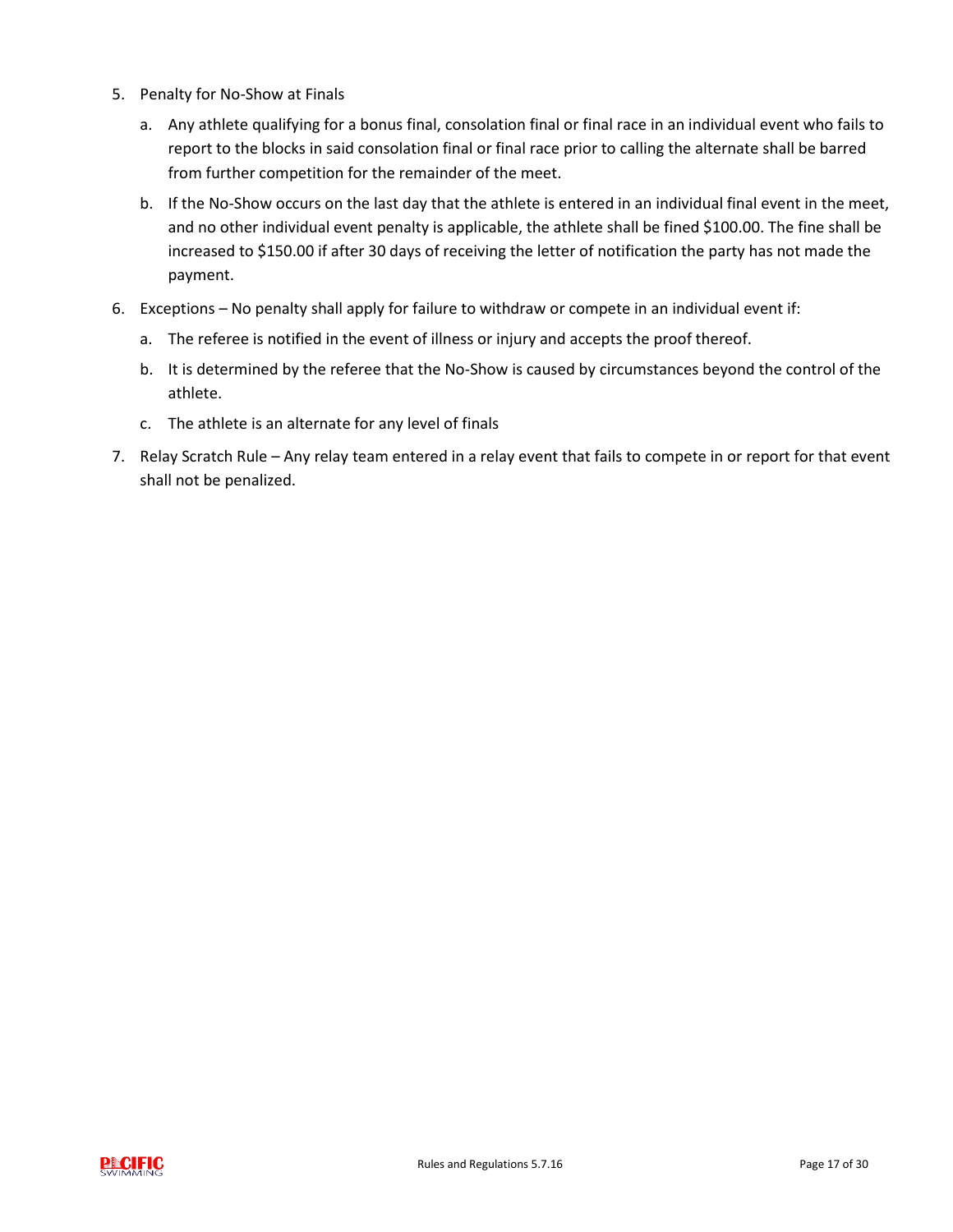# **ZONE AUTONOMY**

#### <span id="page-19-0"></span>**A. Rules**

- 1. Zone Bylaws Each zone shall establish its own Bylaws in addition to the LSC Bylaws to better describe or address specific Zone needs. The Zone bylaws shall not be in conflict with the Bylaws of Pacific Swimming and USA Swimming.
- 2. Each Zone will establish a Board of Directors and conduct meetings. The minutes of these meetings will be reported to the Pacific Swimming Board of Directors and posted to the Pacific Swimming website. The Zone Chairs and Zone Athlete Representative are members of Pacific Swimming Board of Directors.
- 3. Elections Each Zone will establish rules for the election of the Zone Officers and the terms for the Zone Officers.
- 4. Budget Each Zone shall establish an annual budget to guide the operation of the Zone. Financial practices by the Zone shall follow generally accepted accounting principles.
- 5. Meets and Sanctions Each Zone shall define its Zone Meet formats and establish a Zone meet schedule with a defined host assignment process. The Zone shall be responsible for team assignment to meets, team priority for meets, and the meet Sanction requirements that are specific to the Zone.
- 6. Scheduling Zones shall facilitate the scheduling and awarding of meets within their geographical boundaries except:
	- a. on days that are reserved by the LSC for the purpose of holding essential functions.
	- b. Zone meets scheduled on the same weekend as LSC Far Western and JO meets must have a lower time standards (i.e. FW (-) and JO (-) time)
- 7. Eligibility of athletes and conduct of meets shall conform to Pacific Swimming Rules and Regulations except as follows:
	- a. Zones may restrict entry to residents of the zones in certain meets.
	- b. Meet time standards may be set by the Zone
	- c. Meet format may be set by the Zone
	- d. Zone meets shall be reviewed and approved by the meet referee and Zone Sanction Chair prior to submission to Pacific Swimming Sanction Chair for final approval.
	- e. Zones may make their own policies regarding restrictions to be applied to their athletes.
- 8. Each Zone may set its own requirements for minimum number of officials required per club for Zone meets except that this requirement must meet or exceed the requirement set by USA Swimming Rules and Regulations. Each Zone may determine and enforce a penalty for noncompliance with this policy.
- 9. Zone Representatives Each Zone is responsible for appointing and/or electing Zone representatives to LSC committees such as the Nominating Committee, Zone Officials Chair(s), Scheduling Committee, Athlete Committees and other standing or ad hoc LSC committees when Zone representation is required or desired. Zone athlete representatives also shall be nominated and approved by the Zone. Zone Officials Chairs shall be appointed by the respective Zone Chairs with the approval of the Zone Board and the concurrence of the General Chair and the LSC Officials Chair.

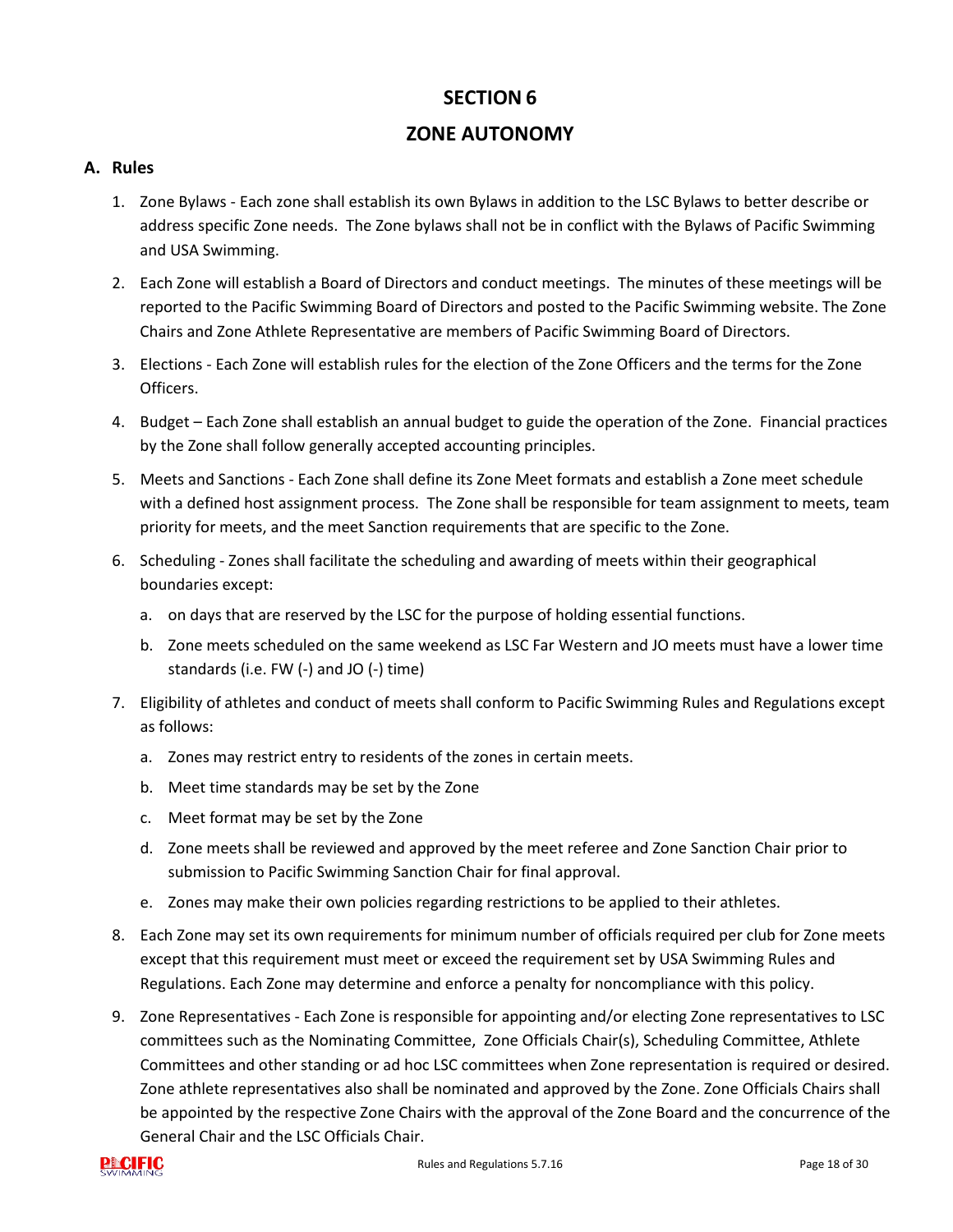- 10. Meet and Office Equipment Each Zone may purchase and maintain office equipment to support Zone functions plus Meet Equipment to support Zone Teams in hosting swim meets.
- 11. Fines and Penalties Each Zone may determine and levy penalties or fines on Zone Teams and/or members who violate Zone Bylaws, Rules and Regulations and/or agreed upon processes and procedures. Such fines or penalty shall be clearly established and agreed to by a majority vote of the Zone Board.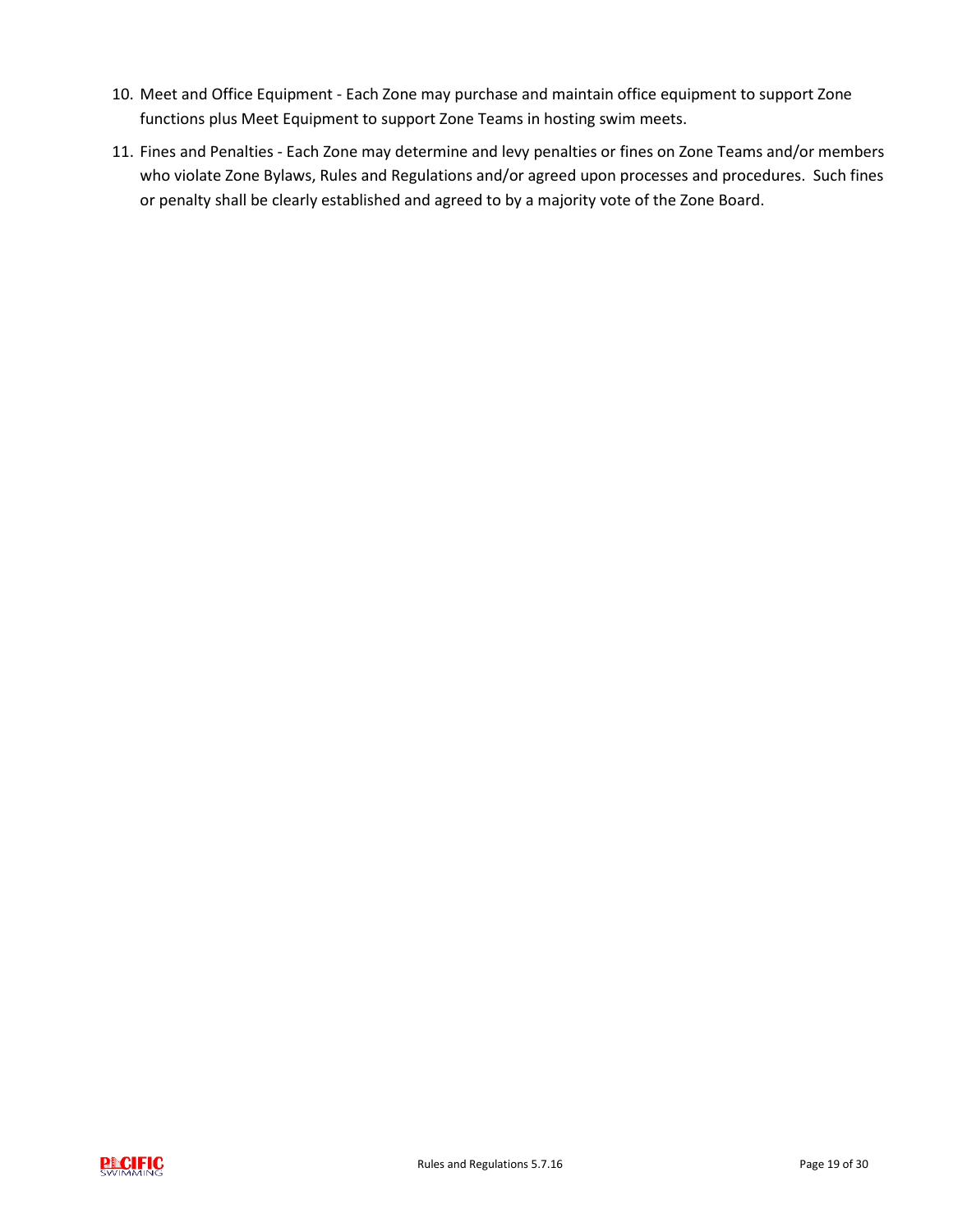# **CLOSED LEAGUES WITHIN PACIFIC SWIMMING**

#### <span id="page-21-0"></span>**A. Sanctions**

- 1. Meets shall be sanctioned by Pacific Swimming in accordance with Section 1.D. Sanction applications shall be requested from the Pacific Swimming Sanction Chair or the local Zone Sanction Chair
- 2. All clubs and/or leagues shall be a member of USA Swimming to be eligible to host a sanctioned meet.
- 3. Dual Meets may submit one blanket application to cover sanctions for all scheduled dual meets with one (1) copy of the schedule and one (1) copy of the list of events to be offered in the dual meet to the Zone Sanction Chair and Pacific Swimming Sanctions Chair. Meet dates and list of events offered shall be included if meet events vary.
- 4. Championship meets shall be sanctioned separately.
- 5. Memberleagues which charge entry feesfor a meet by individual, by club or through the league shall pay all fees to Pacific Swimming. The fee schedule can be found in Pacific Swimming Policies and Procedures.
- 6. Dates of league championship meetsshall be approved by the zone in which the meet will be held.

#### **B. Age Groups**

1. In Closed League meets athletes shall compete within the age groups specified in Pacific Swimming Rules and Regulations Sections 1.B.1.c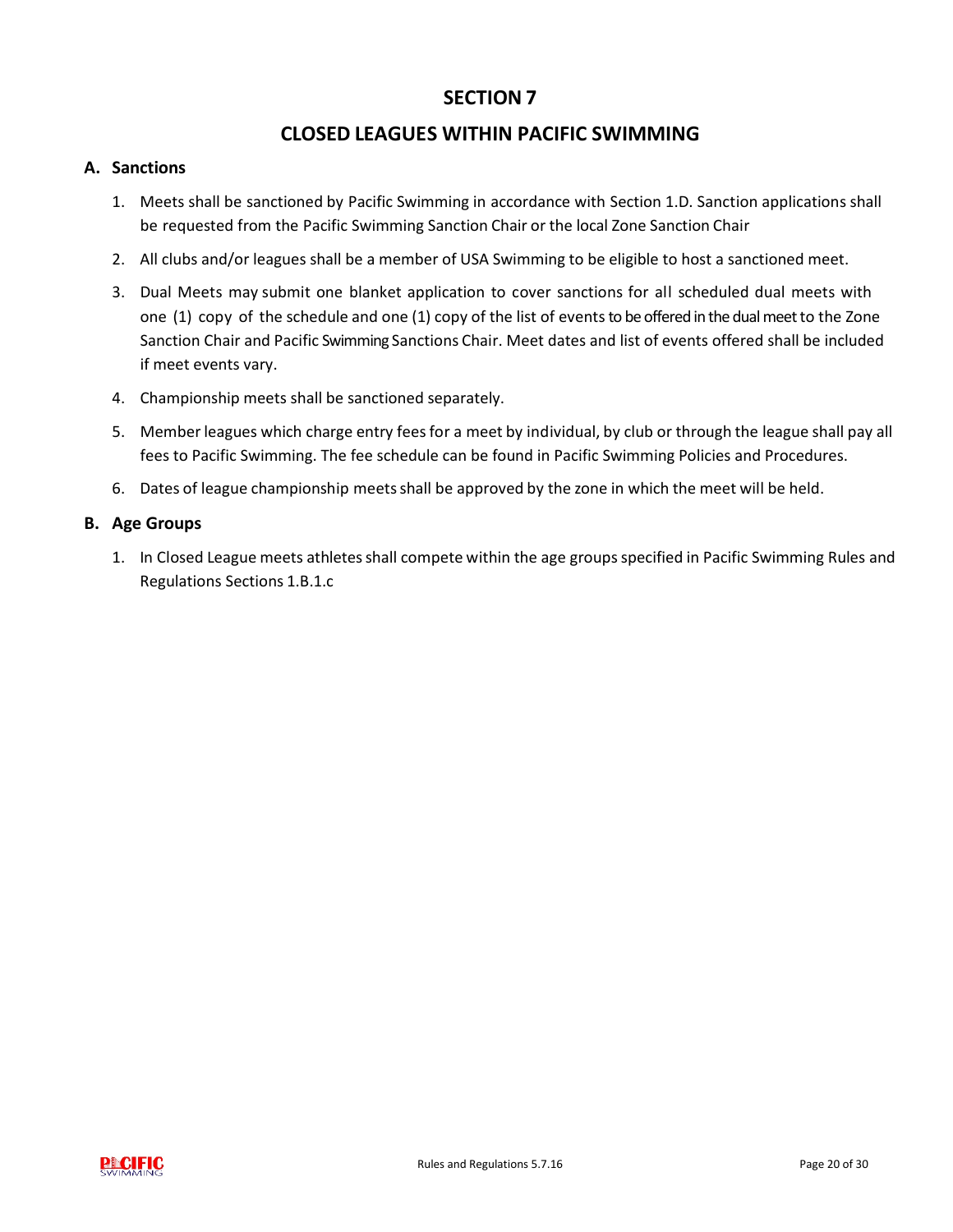# **OFFICIATING**

#### <span id="page-22-0"></span>**A. Operation of Swimming Meets**

- 1. Pacific Swimming meets shall be staffed by currently registered non-athlete members of USA Swimming certified as officials. Officials certified by Pacific Swimming or other LSCs, who are volunteers shall be qualified by training and experience in the various capacities of officiating.
- 2. Officials' positions and duties are described in the USA Swimming Rulebook.

#### **B. Organization**

- 1. All currently registered non-athlete members of USA Swimming certified as an official registered with Pacific Swimming shall be considered Pacific Swimming officials.
- 2. The LSC Officials Chair shall preside over the Officials Committee.
- 3. The LSC Officials Chair shall appoint, with the advice and approval of the Pacific Swimming General Chair and the Zone Chair, an Officials Chair in each of the five zones. The Zone Officials Chair may appoint qualified officials to conduct officials' clinics as necessary.

#### **C. Duties of the Zone Officials Chair**

- 1. Schedule and conduct training clinics in the Zone.
- 2. Maintain a list of trained officials, indicating qualifications of these people based on experience, performance, and interest.
- 3. Zone Officials Chair is responsible for the assignment of qualified officials to Zone scheduled and sanctioned meets as needed.
- 4. Assist the LSC Officials Chair and meet directors in obtaining qualified officials suitable to the needs of scheduled LSC meets.

#### **D. Qualification of Officials**

- 1. Clinics for the instruction of officials in various capacities shall be conducted by qualified instructors and hosted by the Officials Committee, Zones, and clubs.
- 2. All clinics shall be sanctioned and shall be approved by the Pacific Swimming Officials Chair or the Zone Officials Chair. A sanction fee is not required.
- 3. Persons instructed as officials at clinics shall serve at meets as trainees under the supervision of experienced qualified officials. Certification of officials shall require the evaluation of the trainee and/or official according to Pacific Swimming Officials Advancement Criteria and recommendation by meet referees under whom the training was accomplished in addition to the clinic instruction and the approval of the Zone Officials Chair.
- 4. The position and level for which the official is certified shall be entered into the Officials Tracking System database of USA Swimming.
- 5. Swimming officials shall wear a uniform of appropriate clothing prescribed by the Officials Committee during the performance of duties and display their current USA Swimming membership card at all times while performing their duties.

<span id="page-22-1"></span>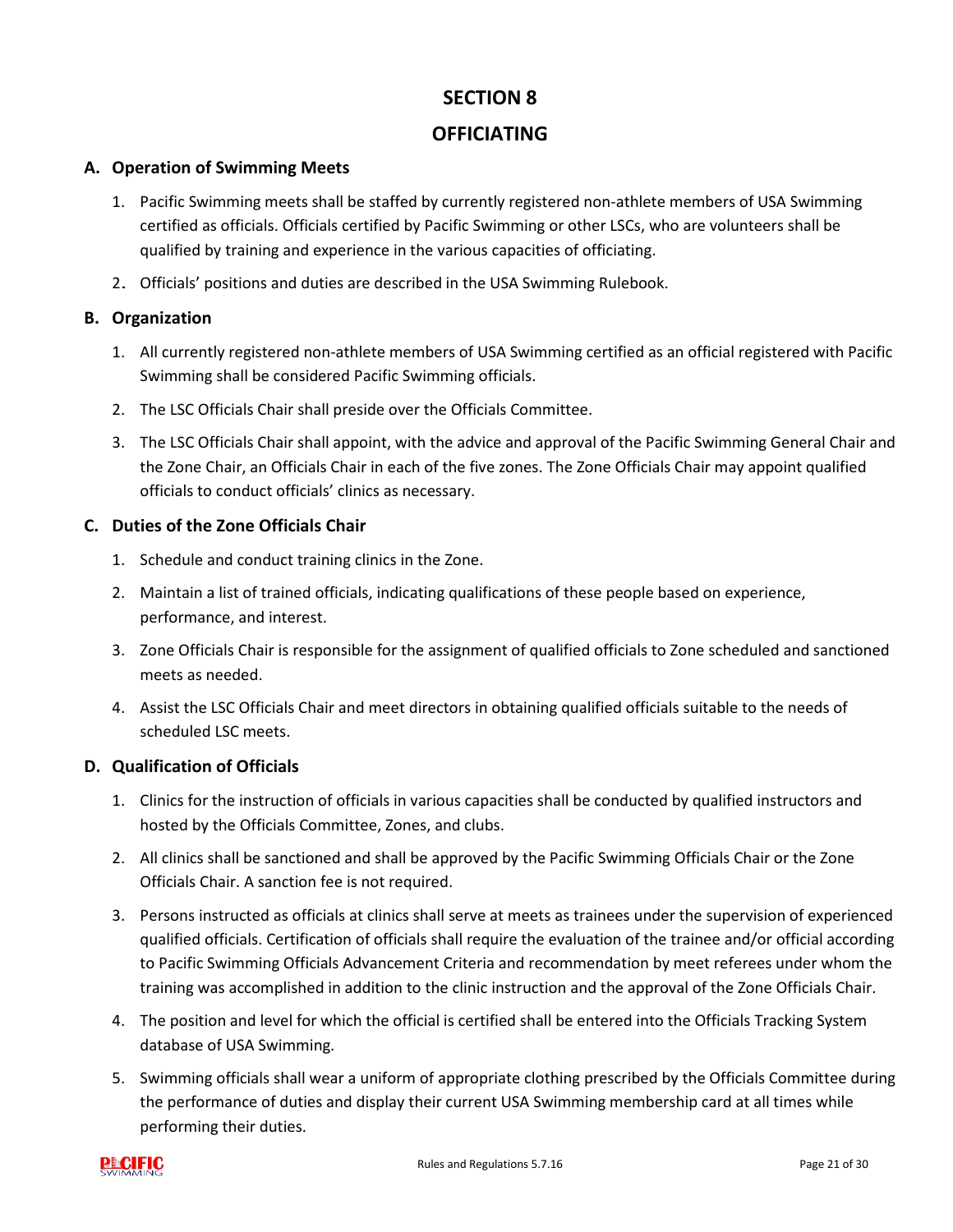# **TRAVEL SUPPORT**

#### **A. Purpose**

- 1. To help defray the travel costs of Pacific Swimming clubs with athlete members competing in "national" level meets as determined by the Board of Directors.
- 2. To help defray the travel costs of Pacific Swimming coaches attending "national" level meet as determined by the Board of Directors.

#### **B. Control of Funds**

- 1. The Treasurer shall have control of disbursements. The disbursements shall be managed in accordance with Pacific Swimming Bylaws Article 6.7. All disbursements shall be paid to Pacific Swimming registered clubs.
- 2. No travel support payment will be made to a club if the club, coach or athlete is indebted to Pacific Swimming. No payment will be made until the indebtedness has been resolved.

#### **C. Eligibility**

- 1. Representation
	- a. The athlete shall compete attached to a Pacific Swimming club or compete unattached as a Pacific Swimming member.
	- b. The coach shall be a USA Swimming registered coach in good standing.
	- c. For relay-only athletes' travel support, see Pacific Swimming Policies and Procedures Senior Travel Support Guidelines.
- 2. Registration
	- a. To be eligible for travel support athletes shall meet the eligibility and registration requirements as stated in the Pacific Swimming Policies and Procedures
- 3. Travel Support Requirements
	- a. A copy of the club's Travel Policy shall be on file with Pacific Swimming's Membership Office.
	- b. A signed Code of Conduct for all athletes attending the meet shall be on file with Pacific Swimming's Membership Office.
- 4. Citizenship
	- a. To be eligible for travel support, an athlete shall be a United States citizen or have a permanent resident visa issued by the United States.
- 5. Appeals
	- a. A club can appeal the decision of the Travel Committee.

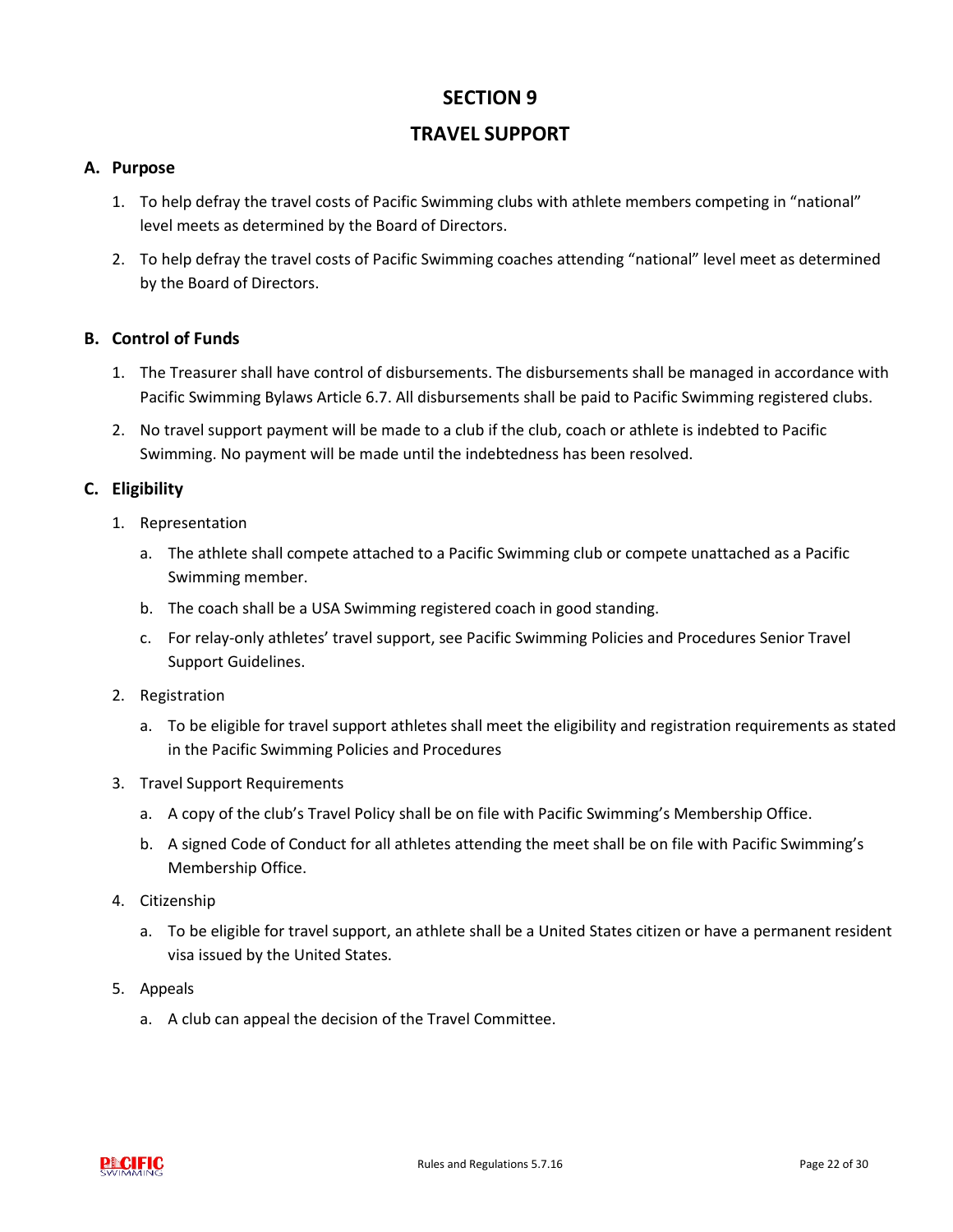# **SECTION 10 HONOR CODE**

#### <span id="page-24-0"></span>**A. Purpose**

The purpose of the Honor Code is to define and govern the behavior of athletes, coaches, managers and other staff members employed, associated with or representing Pacific Swimming-sponsored travel trips. The Honor Code shall apply to all of the above mentioned individuals while attending and participating in events or competition acknowledged, sanctioned, sponsored or hosted by Pacific Swimming. The Honor Code is designed to instill basic honorable principles in laying the foundation for one to act in an appropriate, ethical and responsible manner in furtherance to the achievement of excellence in the sport of swimming and in life.

#### **B. Authority**

The review committee (consisting of the Age Group Chair or his delegate, the Head Coach, the Age Group Coach(es) of the individual(s) involved, a female athlete, a male athlete, and a non-coach member) shall have the enforcement authority to act and to effectuate adherence to the Honor Code and the Code of Conduct in compliance with Pacific Swimming and USA Swimming Rules and Regulations, Policies and Procedures, and guidance.

#### **C. Applicability**

The Honor Code shall apply to and are subject to adherence and compliance by all athletes, coaches, managers and other staff members while attending and participating in events or competition acknowledged, sanctioned, sponsored or hosted by Pacific Swimming or its subsidiaries.

#### **D. Compliance**

Each athlete, coach, manager or other staff member of Pacific Swimming or of any club representing Pacific Swimming in competition is required to sign the Pacific Swimming Athletes Honor Code (Appendix A), or the Pacific Swimming Coaches/Managers Code of Conduct (Appendix B)

The signed document shall be turned in before the competition and a signed copy of the document shall be available at the competition.

If needed, at the conclusion of the event, a committee consisting of the Age Group Chair, the head coach, a member of the staff, and two member athletes shall conduct an evaluation to determine if any aspects of the honor code/code of conduct were violated and to make recommendation for changes, if necessary. Said evaluation shall be submitted to the Board of Directors within seventy-two (72) hours following the event.

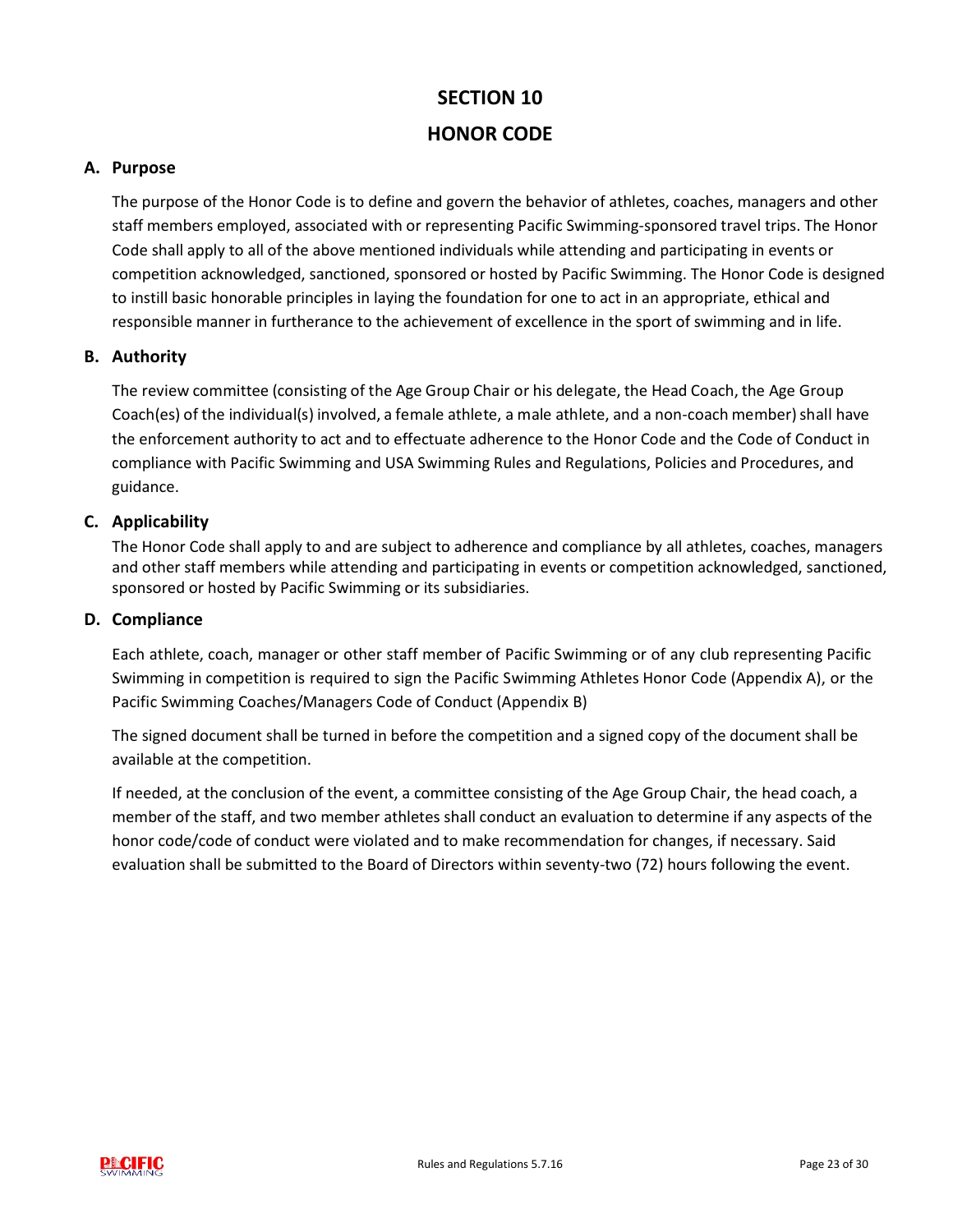# **ELECTRONIC COMMUNICATION**

- <span id="page-25-0"></span>1. Pacific Swimming recognizes the prevalence of electronic communication and social media in today's world. Many of our athletes use these means as their primary method of communication. While Pacific Swimming acknowledges the value of these methods of communication, Pacific Swimming also realizes that there are associated risks that shall be considered when adults use these methods to communicate with minors.
- <span id="page-25-1"></span>2 All communications between a coach or other adult including but not limited to official chaperone, manager and athlete shall be professional in nature and for the purpose of communicating information about club activities. The content and intent of all electronic communications shall adhere to the USA Swimming Code of Conduct regarding Athlete Protection.

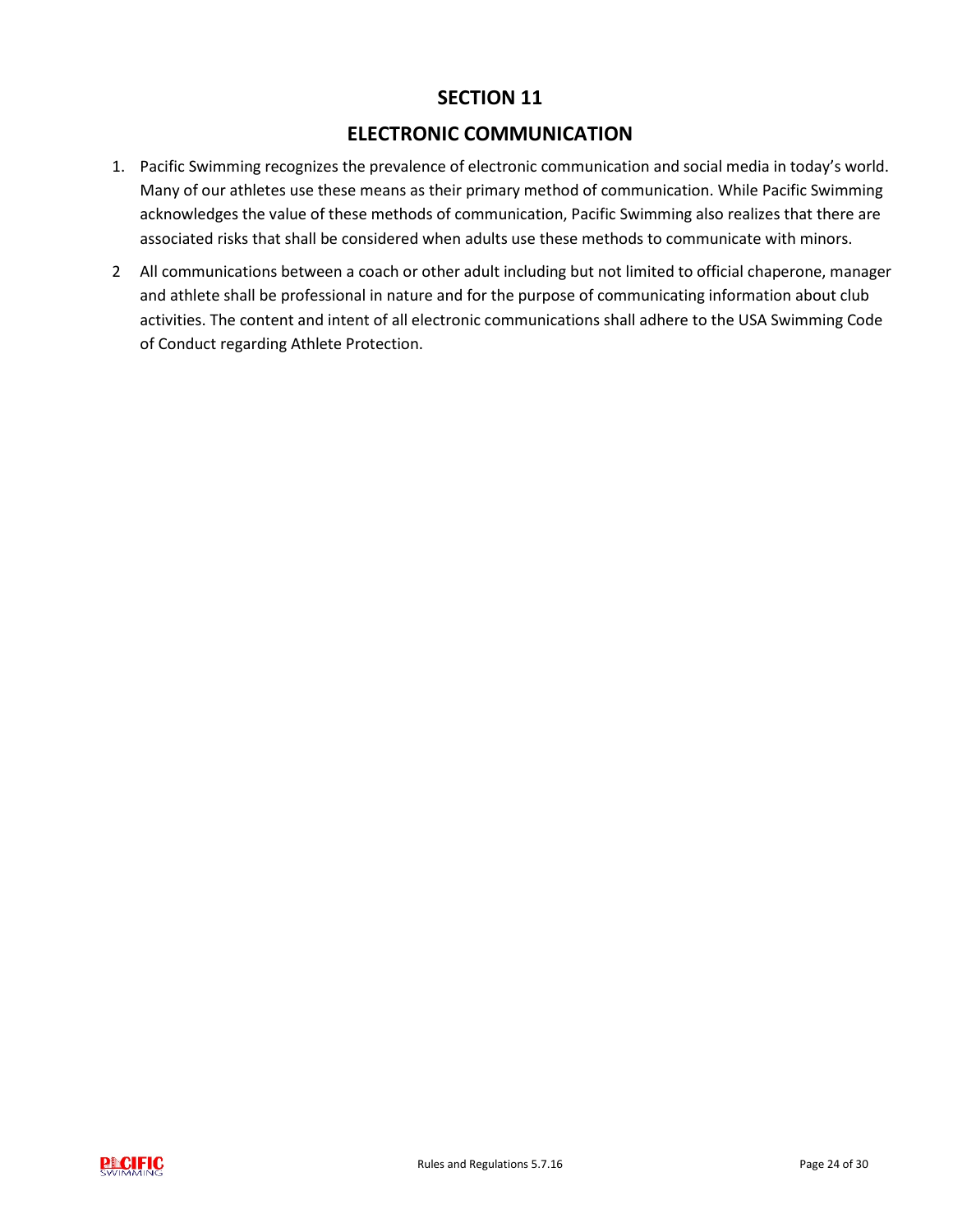# **SECTION 12 JOB DESCRIPTIONS**

#### **A. General Chair**

1. The General Chair shall oversee and have general charge of the management, business operations, affairs and property of Pacific Swimming, and general supervision over its officers and agents; shall call meetings when and where deemed necessary; shall preside at all meetings; and, except as otherwise provided in these Bylaws and with the advice and consent of the Board of Directors, shall appoint committee chairs and members for standing and special committees as may be necessary to permit Pacific Swimming to effectively, efficiently and economically conduct its affairs. The General Chair shall report to the Board of Directors all matters within the General Chair's knowledge that the Board of Directors should consider in the best interests of Pacific Swimming.

#### **B. Program Operations Vice Chair**

- 1. The role of the Vice Chair, Program Operations is to direct, supervise, and coordinate those committees whose function relates directly to the operation of the Program Operations Division of Pacific Swimming. The charge of the reporting committees and coordinators is to implement plans and projects related to the conduct of Pacific Swimming's swimming events and programs.
	- a. The Program Operations Vice Chair is a member of the Board of Directors and the Executive Committee.
	- b. The Program Operations Vice Chair shall assume the duties of the office of the General Chair in the event that the General Chair and the Administrative Vice Chair are absent, or are unable to perform these duties.
	- c. The Program Operations Vice Chair is an ex-officio member and shall direct, supervise, and coordinate the activities for the following committees: Officials Committee, Time Recognition, Zone Chairs, and Governance Committee.
	- d. The Program Operations Vice Chair shall maintain regular contact with the chairs, and coordinators of the above listed committees. The Vice Chair shall request and receive written committee reports on a regular basis.

#### **C. Program Development Vice Chair**

- 1. The role of the Program Development Vice Chair is to direct, supervise, and coordinate those committees whose function relates directly to the operation of the Program Development Division of Pacific Swimming. The charge of the reporting committees is to create, organize, and evaluate programs that will support the development of the athlete membership.
- 2. The officer's duties shall include the following:
	- a. The Program Development Vice Chair is a member of the Board of Directors and the Executive Committee.
	- b. The Program Development Vice Chair, shall assume the duties of the office of the General Chair in the event that the General Chair, Administrative Vice Chair, Program Operation Vice Chair are absent, or are unable to perform these duties.

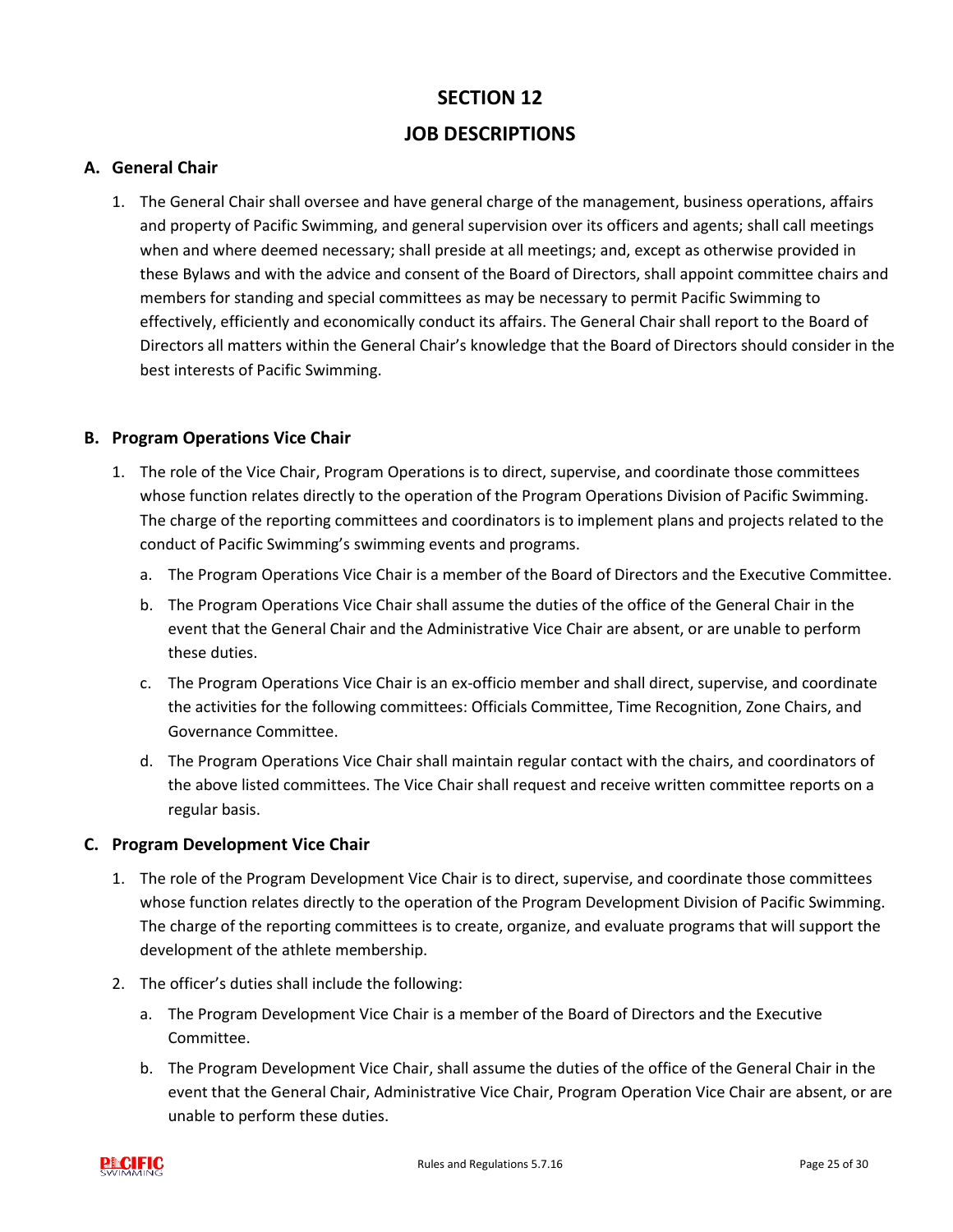- c. The Program Development Vice Chair is an ex-officio member and shall direct, supervise, and coordinate the activities for the following committees: Senior Committee, Age Group Committee, Disability Swimming, Diversity Committee and Athlete Committee.
- d. The Program Development Vice Chair shall maintain regular contact with the chairs and coordinators of the above listed committees. The Vice Chair shall request and receive written committee reports on a regular basis.

## **D. Administrative Vice Chair**

1. The Administrative Vice Chair shall conduct meetings in the absence of the General Chair and, at the request of the General Chair or in the event of the disability of the General Chair, shall perform all of the duties of the General Chair, and when so acting shall have all of the powers of the General Chair. The Administrative Vice Chair shall chair, and have general charge of the business, affairs and property of the division that administers Pacific Swimming business and affairs. The Administrative Vice Chair shall aid in the development of policy and the coordination of the activities of the officers and committees within the division internally and with other divisions, and committees and coordinators. The Administrative Division shall be responsible for the creation and maintenance of Pacific Swimming's Policies and Procedures Manual. The Administrative Vice Chair shall be custodian of the records of Pacific Swimming, and attest the execution of all duly authorized instruments. The Administrative Vice Chair shall cause to be kept copies of all minutes, official correspondence, meeting and other notices, and any other records of Pacific Swimming.

#### **E. Finance Vice Chair**

- 1. The Finance Vice Chair shall be the chief financial officer of Pacific Swimming. The Finance Vice Chair shall have general charge of the affairs and property of the division that includes the Treasury function, the development and implementation of an investment program for Pacific Swimming's working capital, funded reserves and endowment funds, and the development and implementation of a marketing and fundraising plan for Pacific Swimming.
- 2. The Finance Vice Chair shall:
	- a. Have charge of and supervision over and be responsible for the funds, moneys, securities, and other financial instruments of Pacific Swimming.
	- b. Prepare an annual and quadrennial budget for Pacific Swimming operations and present the budget for approval by the Board of Directors and the House of Delegates.
	- c. Cause to be conducted the audit or review required pursuant to Bylaws Article 7.4.2 C (2) & (3).
	- d. Authorize the Treasurer to disburse the funds of Pacific Swimming by checks or drafts, automated debits, or wire transfers upon the authorized depositories of Pacific Swimming and obtain and preserve proper receipts and documents for all moneys disbursed.
	- e. Cause the moneys, securities, and other financial instruments of Pacific Swimming to be deposited in the name and to the credit of Pacific Swimming in such institutions as shall be designated in accordance with Bylaws Article 6.12.
	- f. Have the authority to require from the officers, committee chairs, coordinators, staff or agents of Pacific Swimming reports or statements providing information as the Finance Vice Chair may deem appropriate with respect to any and all financial transactions of Pacific Swimming.
	- g. Cause to be appropriately segregated any special purpose or restricted fund or accounts.

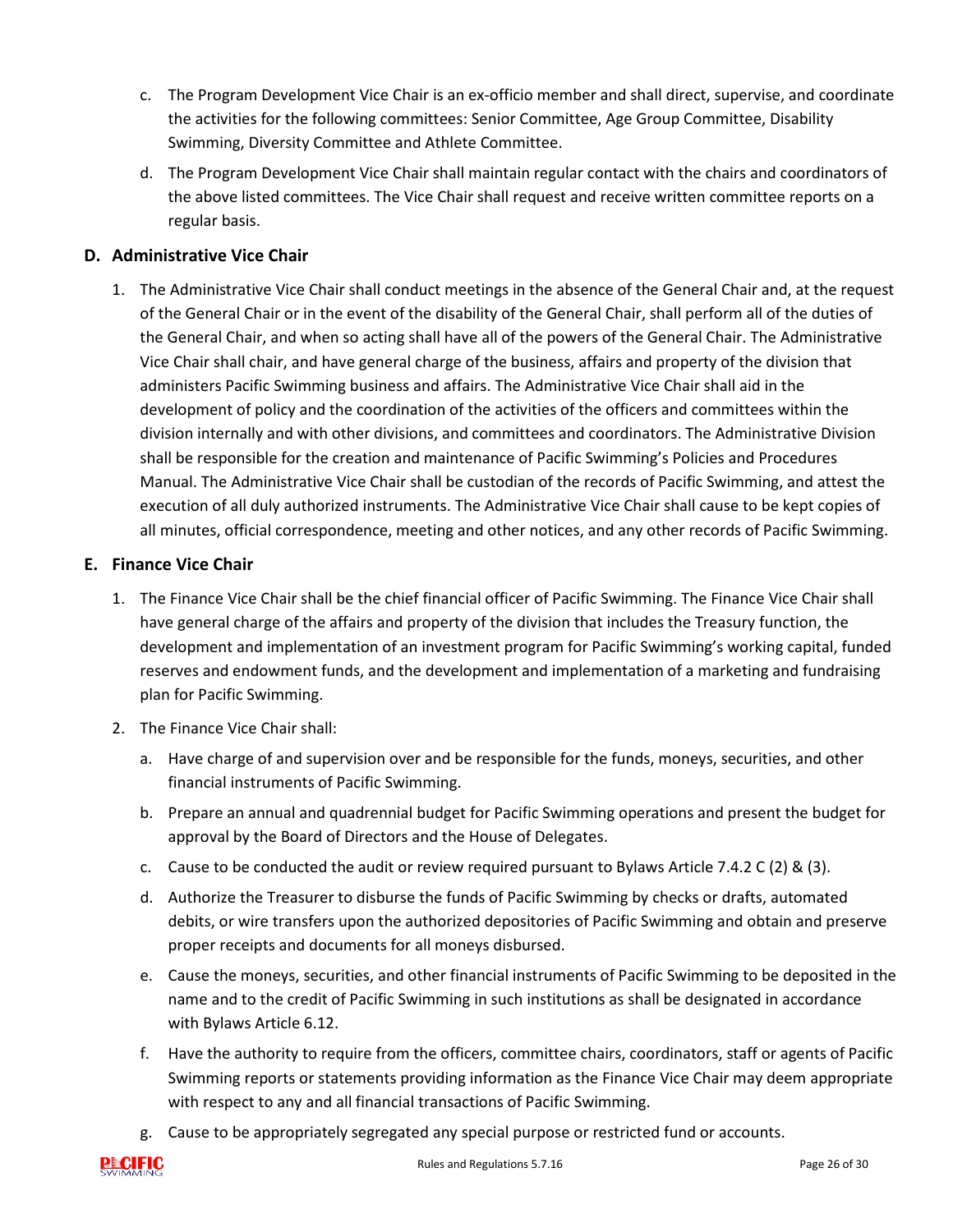- h. Issue regular reports listing the current budget variances by line item, all consolidated expenditures and the current fund and account balances for the fiscal year to date, together with such other items as the General Chair or the Board of Directors may direct.
- i. In general, have oversight of all duties incident to the corporate treasury. 28
- 3. The Finance Vice Chair is responsible for the adequacy of Pacific Swimming's system of internal financial and accounting controls. The Finance Vice Chair is ultimately responsible for Pacific Swimming's compliance with Bylaws Article 7.4.2 and Bylaws Article 8.
- 4. The Finance Vice Chair shall serve as the Chair of the Finance and Budget Committees and shall serve on the Investment Committee. The Finance Vice Chair is authorized to sign on Pacific Swimming Bank and Investment Accounts.

#### **F. Treasurer**

- 1. The Treasurer is the principal receiving and disbursing officer of Pacific Swimming.
- 2. The Treasurer shall:
	- a. Oversee and ensure the receipt of all moneys, incomes, fees, and other receipts of Pacific Swimming and oversee the payment of all bills, salaries, expenses, and other disbursements approved by the Board of Directors.
	- b. Cause to be kept, by Treasurer or person authorized in writing by the Treasurer, correct books of accounts and other financial records of all Pacific Swimming's affairs and transactions and such duplicate books of accounts as the Board of Directors or the Finance Vice Chair shall determine.
	- c. Upon request, cause such books or duplicates thereof, quarterly financial reports and annual audited financial statements to be exhibited to any member of the Board of Directors, Pacific Swimming or USA Swimming.
	- d. Ensure that all financial statements and supporting documentation of income and payments is stored electronically as specified by the Finance Vice Chair and that originals are stored and kept according to established record keeping requirements.
- 3. The Treasurer is an authorized signer on Pacific Swimming Bank and Investment Accounts.
- 4. The Treasurer shall publish monthly a Consolidated Statement of Financial Position (balance sheet) and Statement of Activities Budget Performance (profit & loss) and submit them to the Finance Vice Chair.

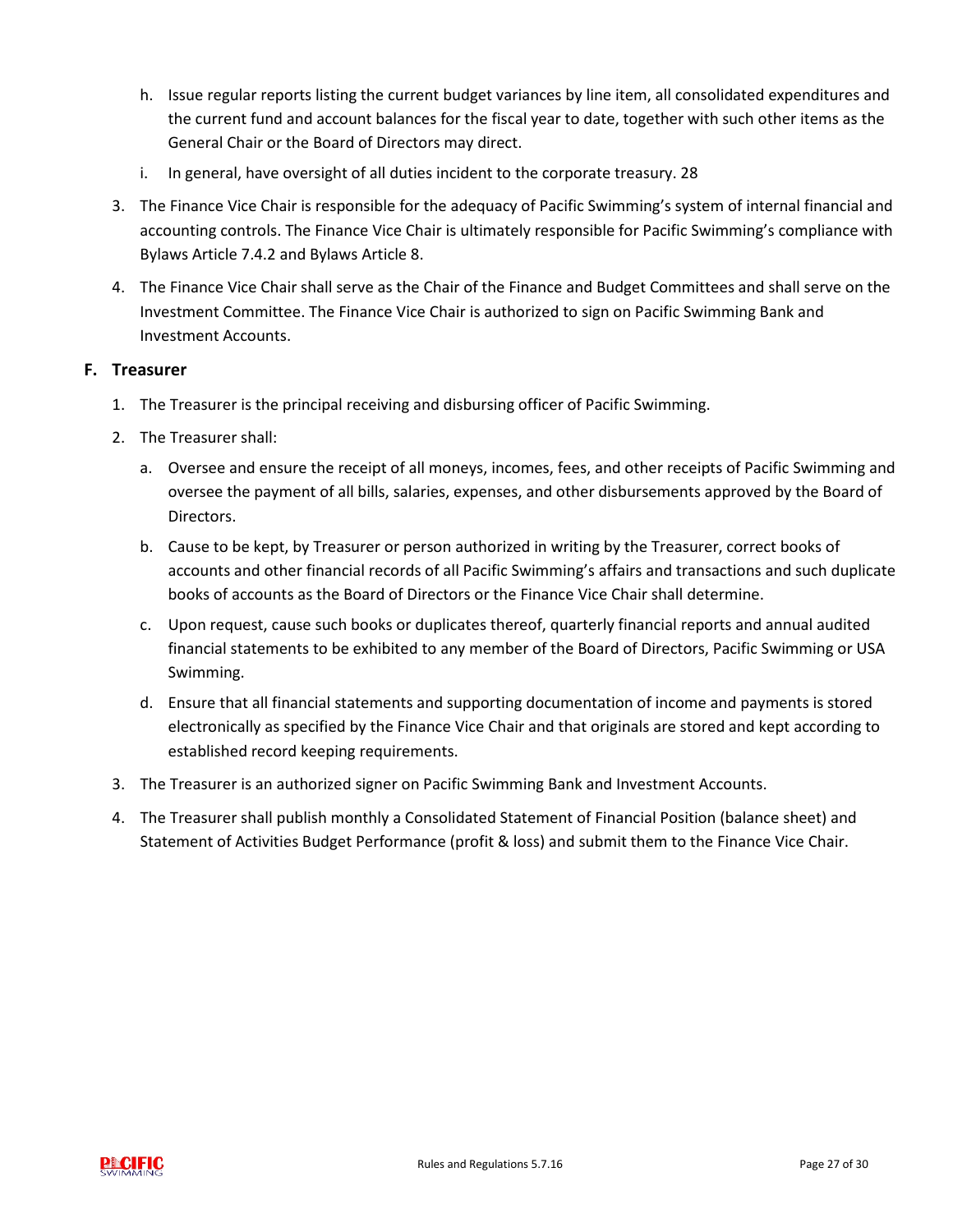# **APPENDIX A PACIFIC SWIMMING ATHLETES HONOR CODE**

This Honor Code and any additional guidelines regarding conduct will be reviewed by the Head Coach at the first team meeting.

Upon notification of any violation of the Honor Code, a review committee (consisting of the Age Group Chair or his delegate, the Head Coach, the Age Group Coach(es) of the individual(s) involved, a female athlete, a male athlete, and a non-coach member) shall promptly investigate the circumstances of the violation, notify the individual(s) charged of a time for hearing, and shall conduct an informal hearing on the evidence. This review committee shall then promptly determine what disciplinary action, if any, shall be taken. Code of Conduct violations will be immediately referred to the Zone Board of Review. All other violations and disciplinary actions will be reported to the Pacific Swimming Administrative Review Board.

I, 1. 1. As a member of Pacific Swimming understand and will comply with the following as (Athlete) approved by the Pacific Swimming Board of Directors:

- 1. The possession or use of alcohol, tobacco products or controlled substances is prohibited throughout the designated duration of the trip.
- 2. Curfews will be established and adhered to during the trip.
- 3. Attendance is required at all team functions which include, but are not limited to, meetings, practices, exhibitions, press conferences, and competitions unless otherwise excused or instructed by the head coach, or designated person in charge of the team.
- 4. The hallway door will be left fully open (so the interior of the room can be viewed from the hallway) when any athletes other than those assigned to occupy the room are in the room.
- 5. Uniform requirements established for the trip will be followed.
- 6. Proper respect, sportsmanship and courtesy towards coaches, officials, administrators, competitors, and the public, will be displayed.
- 7. The manner in which one behaves will present a positive image of Pacific Swimming and will provide an atmosphere to meet the competitive performance objectives.
- 8. Additional guidelines may be established as needed to ensure the safety and well-being of the team members and will be adhered to during the trip.

\*\*\*\*\*\*\*\*\*\*\*\*\*\*\*\*\*\*\*\*\*\*\*\*\*\*\*\*\*\*\*\*\*\*\*\*\*\*\*\*\*\*\*\*\*\*\*\*\*\*\*\*\*\*\*\*\*\*\*\*\*\*\*\*\*\*\*\*\*\*\*\*\*\*\*\*\*\*\*\*\*\*\*\*\*\*\*\*\*\*\*\*\*\*\*\*\*\*\*\*\*\*\*\*

I understand that failure to comply with the Pacific Swimming Honor Code as set forth in this document or additions necessary for the safety and well-being of the team members may result in disciplinary action which may include but is not limited to the following:

- 1. Disqualification from one or more swimming activities.
- 2. Dismissal from team and return home at my own expense.
- 3. The infraction(s) will be reported to the Pacific Swimming Administrative Review Board who may take additional disciplinary action including but not limited to disqualification from future Pacific Swimming sponsored activities.

I may appeal any disciplinary action in accordance with USA Swimming Rules and Regulations Part Four and Pacific Swimming Bylaws Article 10.

| (Printed Name of Athlete)                  | (Signature) | (Date) |
|--------------------------------------------|-------------|--------|
|                                            |             |        |
| (Printed Name of Parent or Legal Guardian) | (Signature) | (Date) |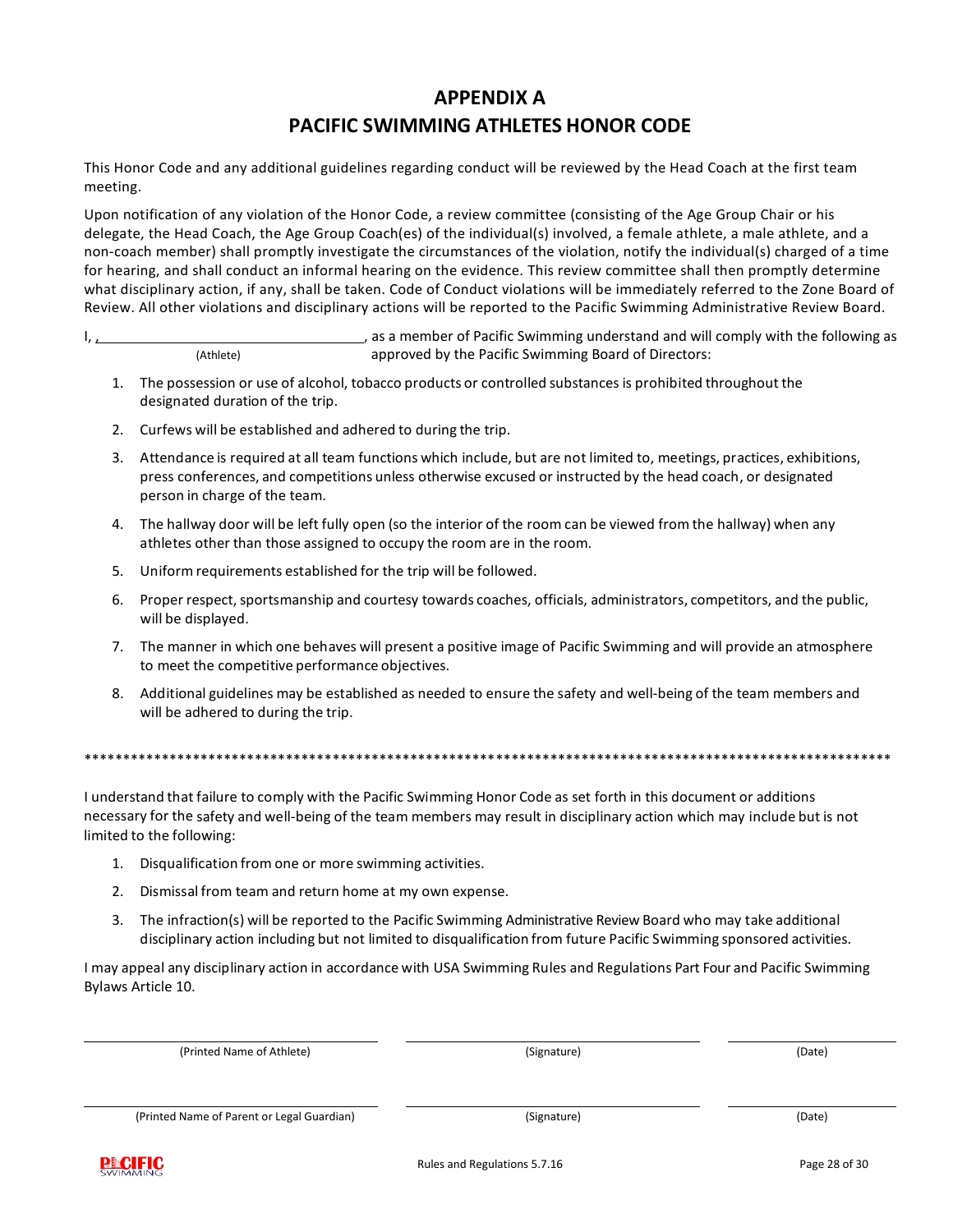# <span id="page-30-0"></span>**APPENDIX B**



# **Coaches/Managers Code of Conduct**

I, the undersigned staff member agree to participate in the Pacific Swimming sponsored activity named below. I agree to abide by the standards of conduct outlined below, in addition to those guidelines established by the activity director at the activity site. Any additional guide lines regarding conduct will be presented at the first team meeting following establishment of these guidelines.

- 1. Staff members are required to attend all team functions. These include, but are not limited to, meetings, training sessions, practice sessions, competitions, exhibitions and press conferences unless excused by the activity director.
- 2. The possession or use of alcohol, tobacco or any controlled substances, is prohibited.
- 3. Staff members are prohibited from wearing any home team clothing or trying to recruit swimmers, either directly or indirectly, for their home club.
- 4. Staff members are required to help supervise the athletes at all times during the activity.
- 5. Barring acceptable extenuating circumstances, failure to comply with this Code of Conduct may result in the following:
	- a. Code of Conduct violations will be immediately referred to the Zone Board of Review.
	- b. Loss of compensation for the activity
	- c. Suspension from participating in future activities
	- d. Reimbursement to Pacific Swimming for all costs incurred on my behalf
- 6. The Pacific Swimming Administrative Review Board shall within 30 days determine the penalty and notify the staff member of their findings.
- 7. Any disciplinary action may be appealed in accordance with USA Swimming Rules and Regulations Part Four and Pacific Swimming Bylaws Article 10.

Signature **Date** 

Print Name

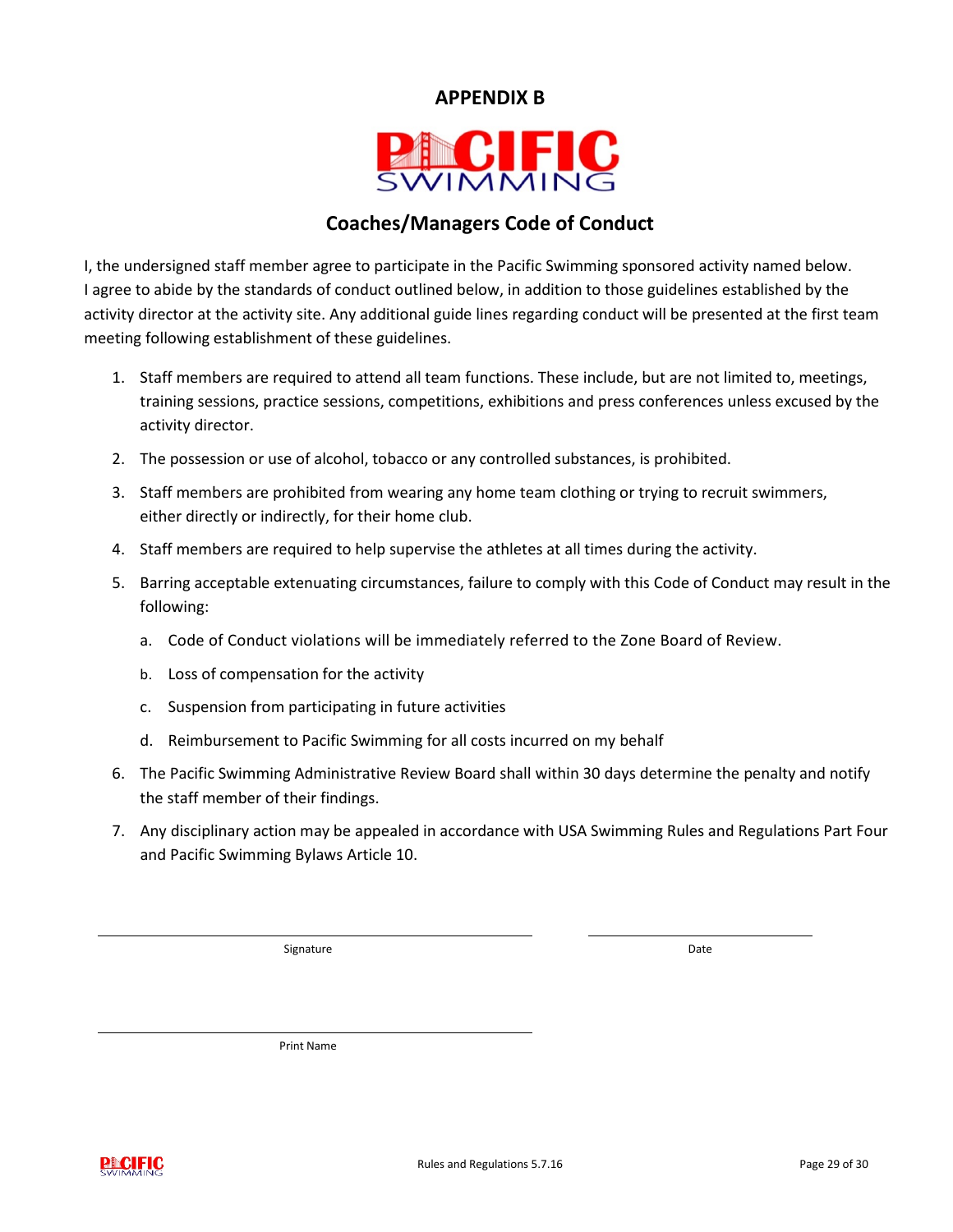# **CATALOG OF CHANGES**

<span id="page-31-0"></span>

| Old Rules and Regulations archived<br>October 10, 2015<br>Rules and Regulations formatted for uniformity<br>October 28, 2015<br>Section 1E1b(1) and (2) reworded to match website<br>November 16, 2015<br>regarding new Senior Records<br>Section 2B1 chart changed to spell out Preliminaries and<br>Finals and change CBA+ to Age Group Meets<br>Section 3B3a(1)3 reworded for clarity<br>Section 4C1 reworded and capitalization corrected for meet<br>names<br>Section 9C1c reworded information regarding relay-only<br>swimmer travel support, redirecting them to Policies and<br>Procedures.<br>November 19, 2015<br>Section 6A1e removed for redundancy | HOD approved revisions of Rules and Regulations document |
|------------------------------------------------------------------------------------------------------------------------------------------------------------------------------------------------------------------------------------------------------------------------------------------------------------------------------------------------------------------------------------------------------------------------------------------------------------------------------------------------------------------------------------------------------------------------------------------------------------------------------------------------------------------|----------------------------------------------------------|
|                                                                                                                                                                                                                                                                                                                                                                                                                                                                                                                                                                                                                                                                  |                                                          |
|                                                                                                                                                                                                                                                                                                                                                                                                                                                                                                                                                                                                                                                                  |                                                          |
|                                                                                                                                                                                                                                                                                                                                                                                                                                                                                                                                                                                                                                                                  |                                                          |
|                                                                                                                                                                                                                                                                                                                                                                                                                                                                                                                                                                                                                                                                  |                                                          |
|                                                                                                                                                                                                                                                                                                                                                                                                                                                                                                                                                                                                                                                                  |                                                          |
|                                                                                                                                                                                                                                                                                                                                                                                                                                                                                                                                                                                                                                                                  |                                                          |
|                                                                                                                                                                                                                                                                                                                                                                                                                                                                                                                                                                                                                                                                  |                                                          |
|                                                                                                                                                                                                                                                                                                                                                                                                                                                                                                                                                                                                                                                                  |                                                          |
| Section 5A5 sentence removed as it is a Procedure not a Rule<br>January 22, 2016                                                                                                                                                                                                                                                                                                                                                                                                                                                                                                                                                                                 |                                                          |
| Section 1B1b & c moved to Section 1B1a(2) i & ii<br>May 7, 2016                                                                                                                                                                                                                                                                                                                                                                                                                                                                                                                                                                                                  |                                                          |
| Section 1B1a(3) wording deleted<br>May 7, 2016                                                                                                                                                                                                                                                                                                                                                                                                                                                                                                                                                                                                                   |                                                          |
| Section 2B1 wording changed from "class" to "category"<br>May 7, 2016                                                                                                                                                                                                                                                                                                                                                                                                                                                                                                                                                                                            |                                                          |
| Section 3B3a(3) wording changed<br>May 7, 2016                                                                                                                                                                                                                                                                                                                                                                                                                                                                                                                                                                                                                   |                                                          |
| Section 4A1-4 wording changed to remove "class"<br>May 7, 2016                                                                                                                                                                                                                                                                                                                                                                                                                                                                                                                                                                                                   |                                                          |
| Section 4B2 deleted; Section 4B3 becomes 4B2<br>May 7, 2016                                                                                                                                                                                                                                                                                                                                                                                                                                                                                                                                                                                                      |                                                          |
| PC P&P Section IX2.0 becomes R&R Section 2A3o<br>May 7, 2016                                                                                                                                                                                                                                                                                                                                                                                                                                                                                                                                                                                                     |                                                          |
| PC P&P Section IX3.0 becomes R&R Section 3A8<br>May 7, 2016                                                                                                                                                                                                                                                                                                                                                                                                                                                                                                                                                                                                      |                                                          |
| PC P&P Section IX12.0 becomes R&R Section 2A5<br>May 7, 2016                                                                                                                                                                                                                                                                                                                                                                                                                                                                                                                                                                                                     |                                                          |
| May 7, 2016<br>Section 4C2c(2) deleted wording to close loophole                                                                                                                                                                                                                                                                                                                                                                                                                                                                                                                                                                                                 |                                                          |
| Section 4C2c(3) deleted wording to close loophole<br>May 7, 2016                                                                                                                                                                                                                                                                                                                                                                                                                                                                                                                                                                                                 |                                                          |
| Section 4C2e(1) deleted wording to close loophole<br>May 7, 2016                                                                                                                                                                                                                                                                                                                                                                                                                                                                                                                                                                                                 |                                                          |
| Section 5C3b(2) deleted wording to close loophole<br>May 7, 2016                                                                                                                                                                                                                                                                                                                                                                                                                                                                                                                                                                                                 |                                                          |
| May 7, 2016<br>Section 3D3 changes 30 days to 14 days                                                                                                                                                                                                                                                                                                                                                                                                                                                                                                                                                                                                            |                                                          |
| May 7, 2016<br>Section 3D4 added re: invoices and penalties                                                                                                                                                                                                                                                                                                                                                                                                                                                                                                                                                                                                      |                                                          |
| October 19, 2016<br>Section 2, Far Western Late Entry wording added                                                                                                                                                                                                                                                                                                                                                                                                                                                                                                                                                                                              |                                                          |
| Section 5C4-5 changed to positive check-in<br>May 19, 2018                                                                                                                                                                                                                                                                                                                                                                                                                                                                                                                                                                                                       |                                                          |
| May 19, 2018<br>Section 5A3b changed Senior Open Meet parameters<br>CIFIC<br>Rules and Regulations 5.7.16                                                                                                                                                                                                                                                                                                                                                                                                                                                                                                                                                        | Page 30 of 30                                            |